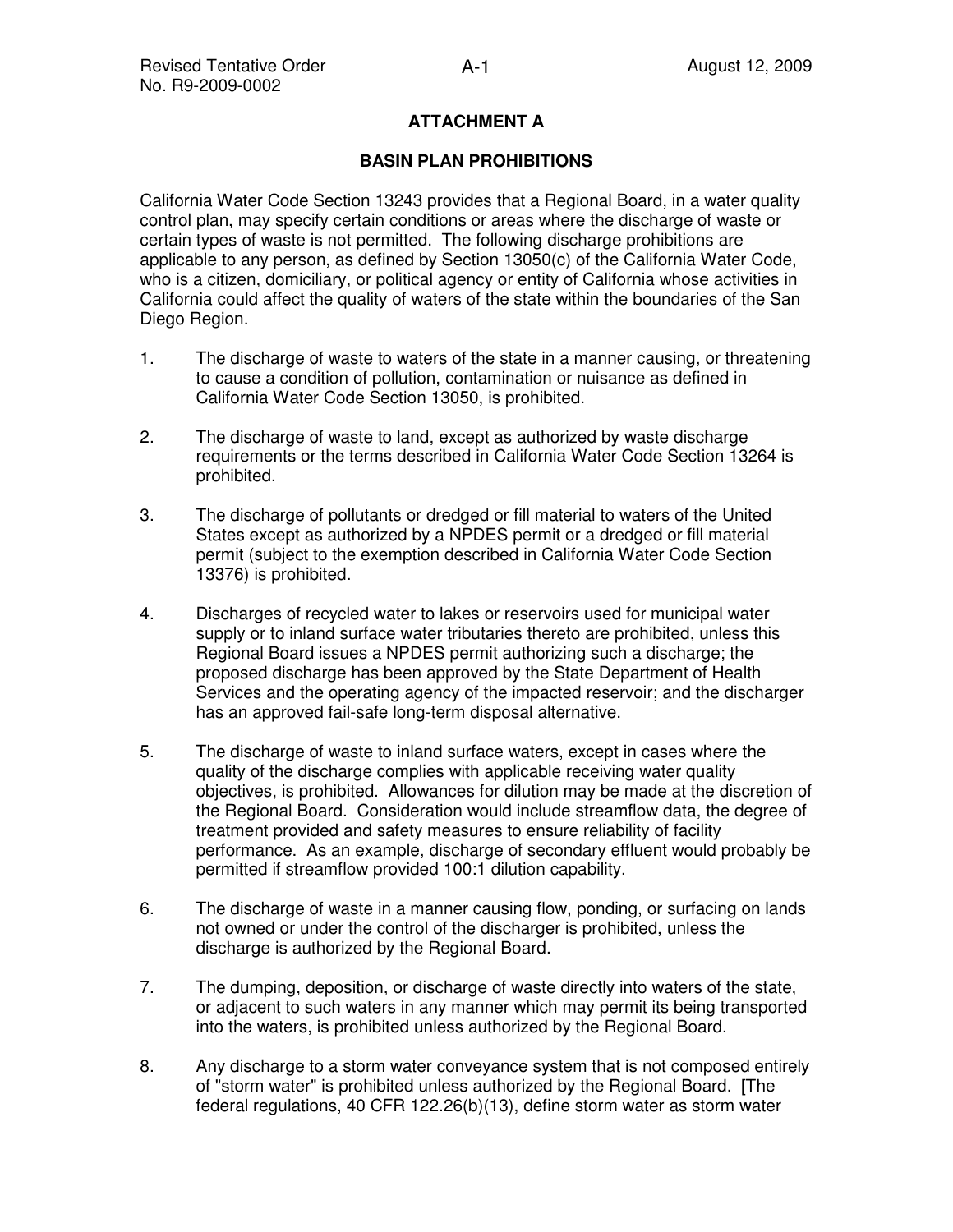runoff, snow melt runoff, and surface runoff and drainage. 40 CFR 122.26(b)(2) defines an illicit discharge as any discharge to a storm water conveyance system that is not composed entirely of storm water except discharges pursuant to a NPDES permit and discharges resulting from fire fighting activities. [§122.26 amended at 56 FR 56553, November 5, 1991; 57 FR 11412, April 2, 1992].

- 9. The unauthorized discharge of treated or untreated sewage to waters of the state or to a storm water conveyance system is prohibited.
- 10. The discharge of industrial wastes to conventional septic tank/subsurface disposal systems, except as authorized by the terms described in California Water Code Section 13264, is prohibited.
- 11. The discharge of radioactive wastes amenable to alternative methods of disposal into the waters of the state is prohibited.
- 12. The discharge of any radiological, chemical, or biological warfare agent into waters of the state is prohibited.
- 13. The discharge of waste into a natural or excavated site below historic water levels is prohibited unless the discharge is authorized by the Regional Board.
- 14. The discharge of sand, silt, clay, or other earthen materials from any activity, including land grading and construction, in quantities which cause deleterious bottom deposits, turbidity or discoloration in waters of the state or which unreasonably affect, or threaten to affect, beneficial uses of such waters is prohibited.
- 15. The discharge of treated or untreated sewage from vessels to Mission Bay, Oceanside Harbor, Dana Point Harbor, or other small boat harbors is prohibited.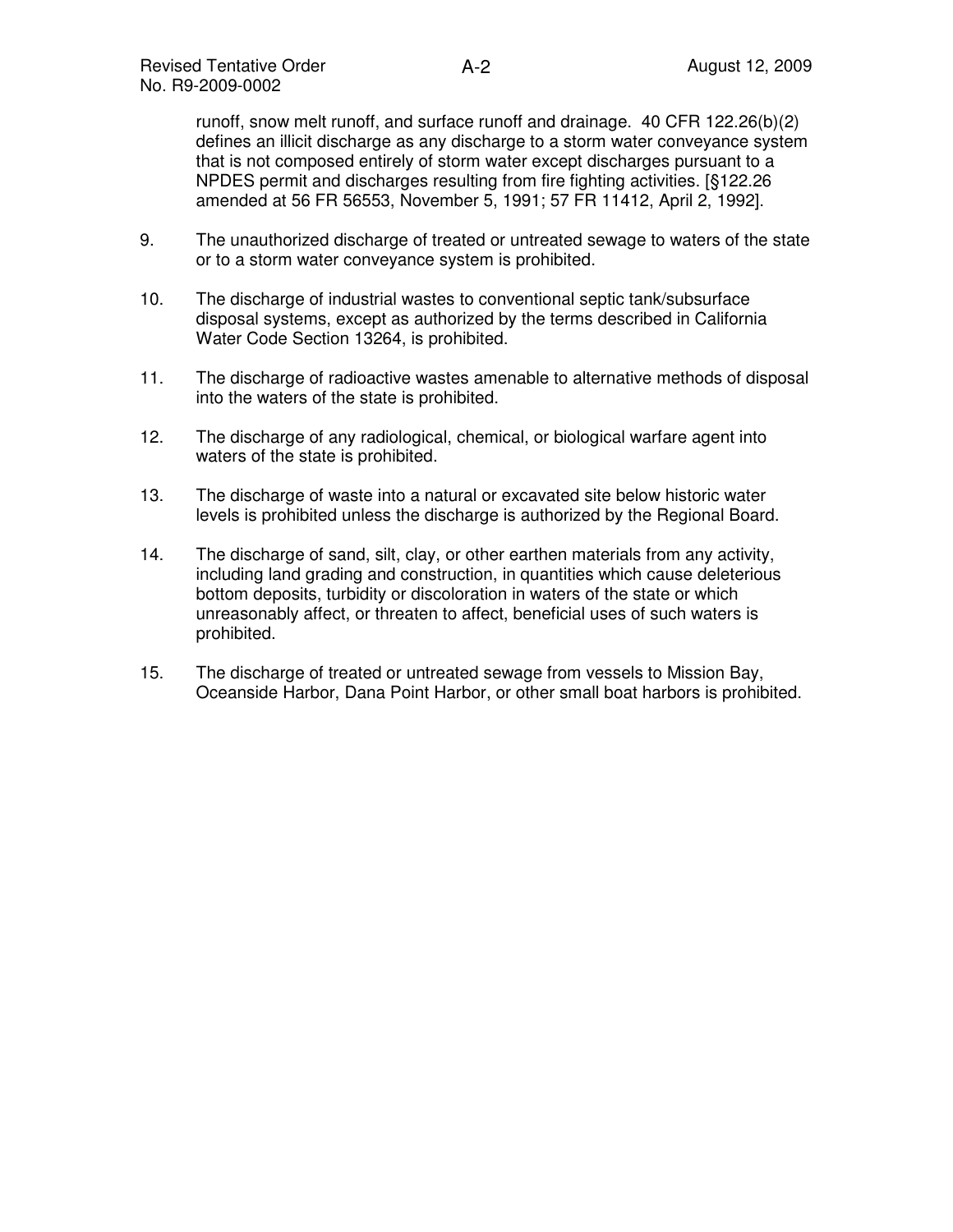# **ATTACHMENT B**

## **STANDARD PROVISIONS, REPORTING REQUIREMENTS, AND NOTIFICATIONS**

## **1. STANDARD PROVISIONS – PERMIT COMPLIANCE [40 CFR 122.41]**

- (a) Duty to comply  $[40$  CFR 122.41(a)].
	- (1) The Copermittee must comply with all of the conditions of this Order. Any noncompliance constitutes a violation of the Clean Water Act (CWA) and the California Water Code (CWC) and is grounds for enforcement action, for permit termination, revocation and reissuance, or modification; or denial of a permit renewal application.
	- (2) The Copermittee shall comply with effluent standards or prohibitions established under section 307(a) of the CWA toxic pollutants and with standards for sewage sludge use or disposal established under section 405(d) of the CWA within the time provided in the regulations that establish these standards or prohibitions or standards for sewage sludge use or disposal, even if the Order has not yet been modified to incorporate the requirement.
- (b) Need to halt or reduce activity not a defense  $[40 \text{ CFR } 122.41(c)]$ . It shall not be a defense for the Copermittee in an enforcement action that it would have been necessary to halt or reduce the permitted activity in order to maintain compliance with the conditions of this Order.
- (c) Duty to mitigate  $[40 \text{ CFR } 122.41(d)]$ . The Copermittee shall take all reasonable steps to minimize or prevent any discharge or prevent any discharge or sludge use or disposal in violation of this Order that has a reasonable likelihood of adversely affecting human health or the environment.
- (d) Proper operation and maintenance  $[40 \text{ CFR } 122.41(e)]$ . The Copermittee shall at all times properly operate and maintain all facilities and systems of treatment and control (and related appurtenances) which are installed or used by the Copermittee to achieve compliance with the conditions of this Order. Proper operation and maintenance also includes adequate laboratory controls and appropriate quality assurance procedures. This provision requires the operation of back-up or auxiliary facilities or similar systems that are installed by the Copermittee only when necessary to achieve compliance with the conditions of this Order.
- (e) Property rights [40 CFR 122.41(g)].
	- (1) This Order does not convey any property rights of any sort or any exclusive privilege.
	- (2) The issuance of this Order does not authorize any injury to persons or property or invasion of other private rights, or any infringement of State or local law or regulations.
- (f) Inspection and entry [40 CFR 122.41(i)]. The Copermittee shall allow the Regional Water Quality Control Board, San Diego Region (Regional Board), State Water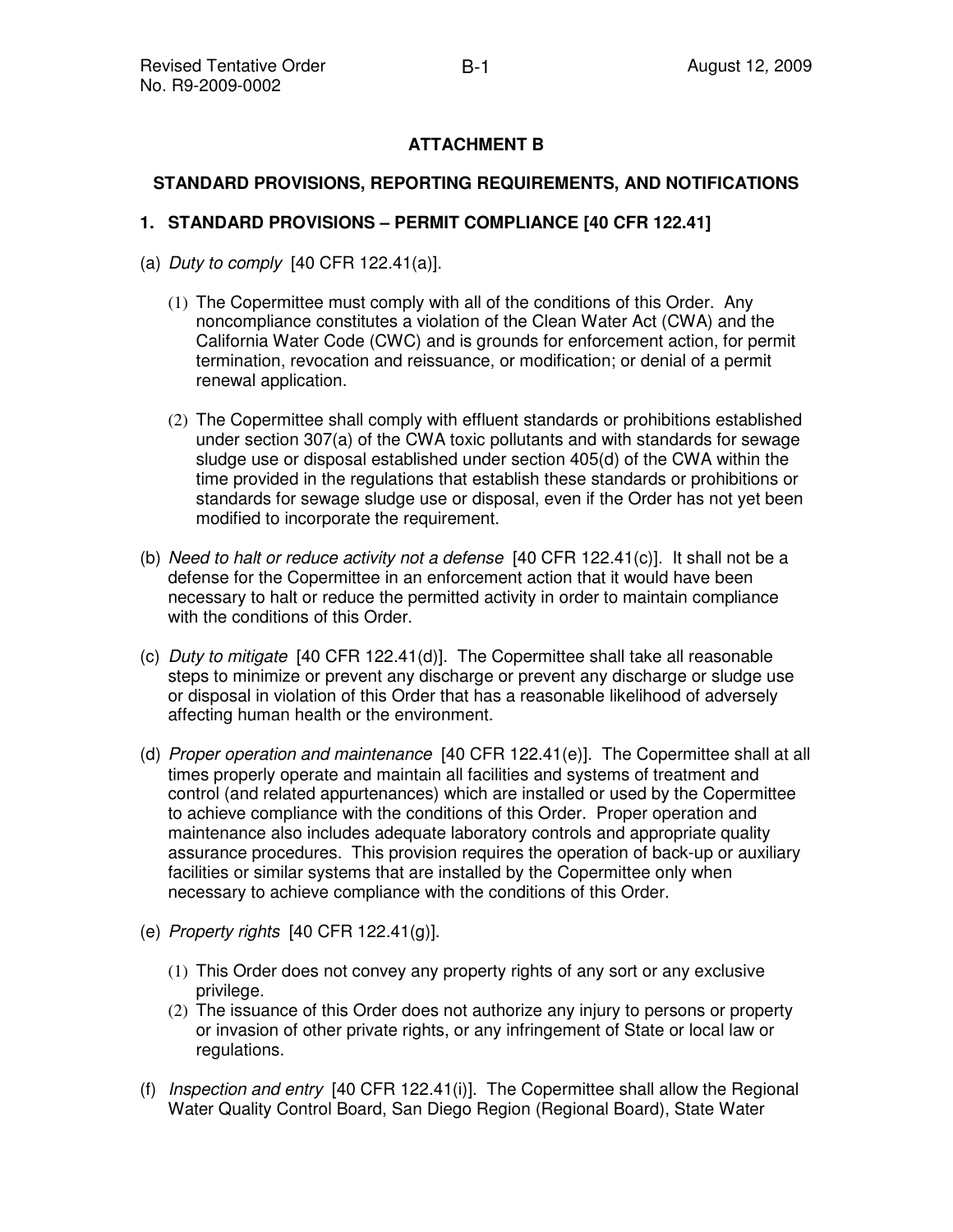Resources Control Board (SWRCB), United States Environmental Protection Agency (USEPA), and/or their authorized representatives (including an authorized contractor acting as their representative), upon presentation of credentials and other documents as may be required by law, to:

- (1) Enter upon the Copermittee's premises where a regulated facility or activity is located or conducted, or where records must be kept under the conditions of this Order;
- (2) Have access to and copy, at reasonable times, any records that must be kept under the conditions of this Order;
- (3) Inspect and photograph, at reasonable times, any facilities, equipment (including monitoring and control equipment), practices, or operations regulated or required under this Order; and
- (4) Sample or monitor, at reasonable times, for the purpose of assuring Order compliance or as otherwise authorized by the CWA or the CWC, any substances or parameters at any location.
- (g) Bypass [40 CFR 122.41(m)]
	- (1) Definitions:
		- i) "Bypass" means the intentional diversion of waste streams from any portion of a treatment facility.
		- ii) "Severe property damage" means substantial physical damage to property, damage to the treatment facilities, which causes them to become inoperable, or substantial and permanent loss of natural resources that can reasonably be expected to occur in the absence of a bypass. Severe property damage does not mean economic loss caused by delays in production.
	- (2) Bypass not exceeding limitations The Copermittee may allow any bypass to occur which does not cause exceedances of effluent limitations, but only if it also is for essential maintenance to assure efficient operation. These bypasses are not subject to the provisions listed in Standard Provisions – Permit Compliance  $(g)(3)$ ,  $(g)(4)$  and  $(g)(5)$  below.
	- (3) Prohibition of Bypass Bypass is prohibited, and the Regional Board may take enforcement action against a Copermittee for bypass, unless:
		- i) Bypass was unavoidable to prevent loss of life, personal injury, or severe property damage;
		- ii) There were no feasible alternatives to the bypass, such as the use of auxiliary treatment facilities, retention of untreated wastes, or maintenance during normal periods of equipment downtime. This condition is not satisfied if adequate back-up equipment should have been installed in the exercise of reasonable engineering judgment to prevent a bypass which occurred during normal periods of equipment downtime or preventive maintenance; and
		- iii) The Copermittee submitted notice as required under Standard Provisions Permit Compliance (g)(3) above.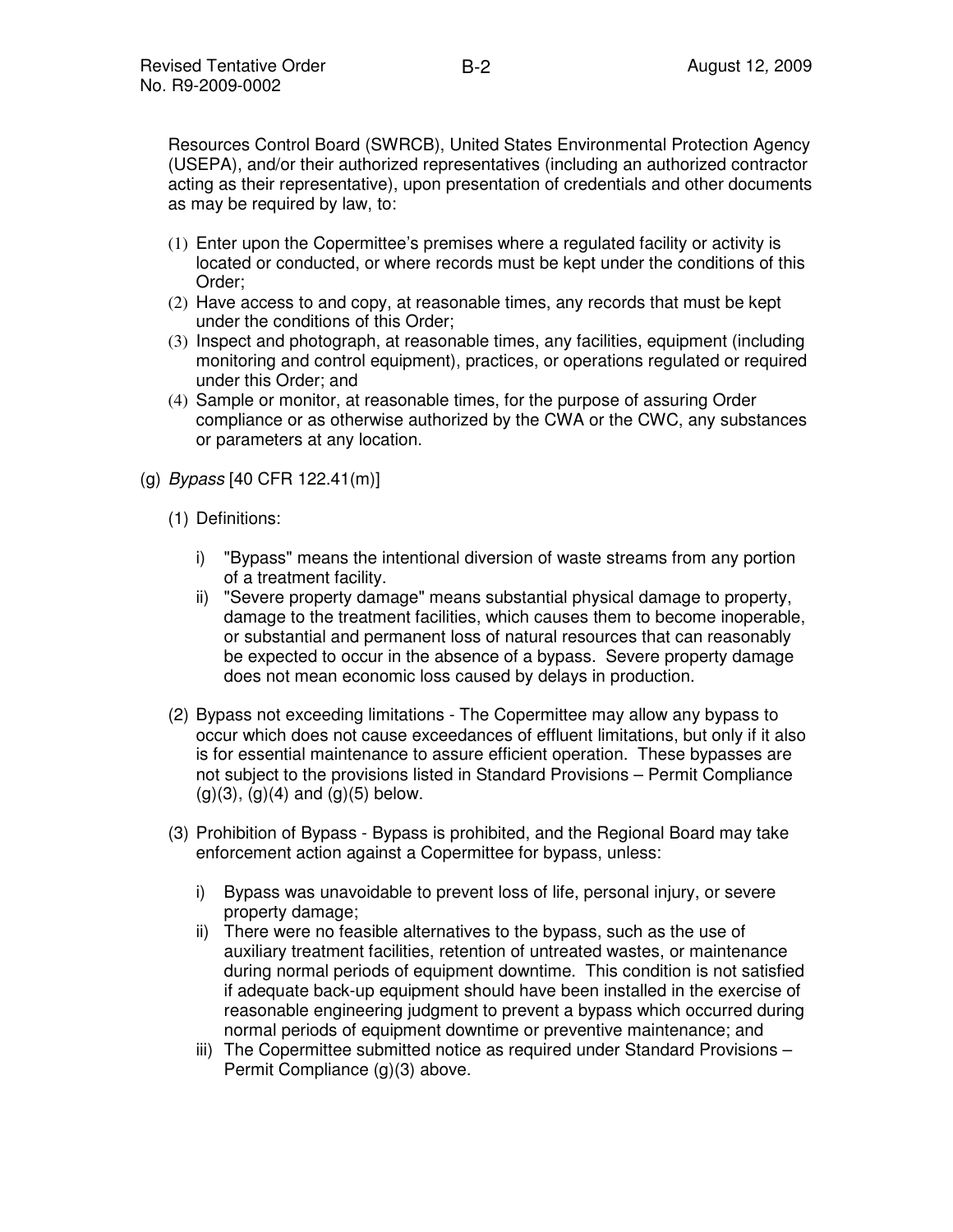- (4) Notice
	- i) Anticipated bypass. If the Copermittee knows in advance of the need for a bypass, it shall submit a notice, if possible at least ten days before the date of the bypass.
	- ii) Unanticipated bypass. The Copermittee shall submit notice of an unanticipated bypass as required in Standard Provisions 5(e) below (24-hour notice).
- (h) Upset  $[40 \text{ CFR } 122.41(n)]$  Upset means an exceptional incident in which there is unintentional and temporary noncompliance with technology based effluent limitations because of factors beyond the reasonable control of the Copermittee. An upset does not include noncompliance to the extent caused by operational error, improperly designed treatment facilities, inadequate treatment facilities, lack of preventive maintenance, or careless or improper operation.
	- (1) Effect of an upset. An upset constitutes an affirmative defense to an action brought for noncompliance with such technology based permit effluent limitations if the requirements of Standard Provisions – Permit Compliance (h)(2) below are met. No determination made during administrative review of claims that noncompliance was caused by upset, and before an action for noncompliance, is final administrative action subject to judicial review.
	- (2) Conditions necessary for a demonstration of upset. A Copermittee who wishes to establish the affirmative defense of upset shall demonstrate, through properly signed, contemporaneous operating logs, or other relevant evidence that:
		- i) An upset occurred and that the Copermittee can identify the cause(s) of the upset;
		- ii) The permitted facility was at the time being properly operated;
		- iii) The Copermittee submitted notice of the upset as required in Standard Provisions – Permit Compliance (5)(e)(ii)(B) below (24-hour notice); and
		- iv) The Copermittee complied with any remedial measures required under Standard Provisions – Permit Compliance 1(c) above.
	- (3) Burden of Proof. In any enforcement proceeding, the Copermittee seeking to establish the occurrence of an upset has the burden of proof.

### **2. STANDARD PROVISIONS – PERMIT ACTION**

- (a) General [40 CFR 122.41(f)] This Order may be modified, revoked and reissued, or terminated for cause. The filing of a request by the Copermittee for modification, revocation and reissuance, or termination, or a notification of planned changes or anticipated noncompliance does not stay any Order condition.
- (b) Duty to reapply  $[40 \text{ CFR } 122.41 \text{ (b)}]$ . If the Copermittee wishes to continue an activity regulated by this Order after the expiration date of this Order, the Copermittee must apply for and obtain new permit.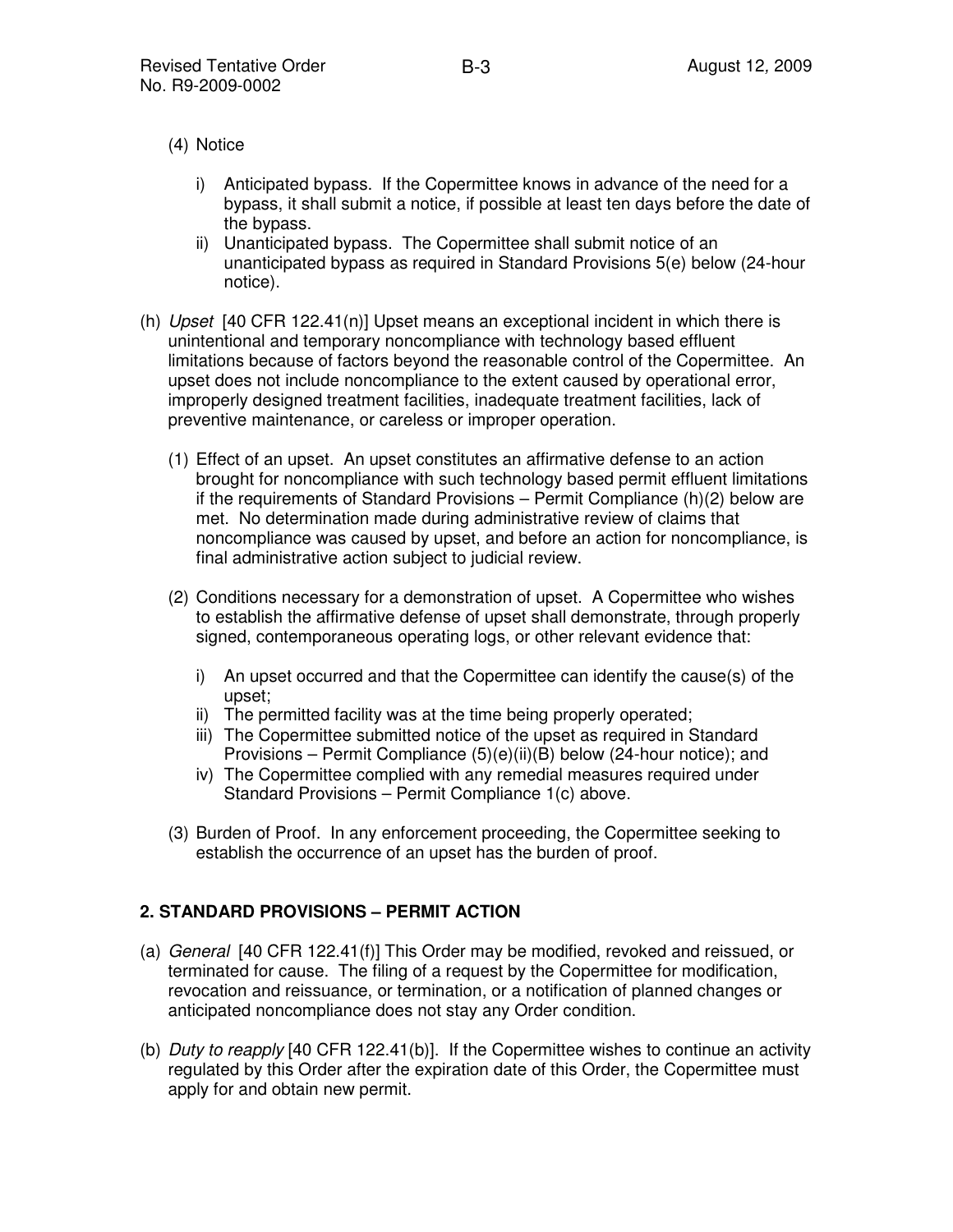(c) Transfers. This Order is not transferable to any person except after notice to the Regional Board. The Regional Board may require modification or revocation and reissuance of the Order to change the name of the Copermittee and incorporate such other requirements as may be necessary under the CWA and the CWC.

## **3. STANDARD PROVISIONS – MONITORING**

- (a) Samples and measurements taken for the purpose of monitoring shall be representative of the monitored activity. [40 CFR Section 122.41 (j) (1)]
- (b) Monitoring results must be conducted according to test procedures under 40 CFR Part 136, or in the case of sludge use or disposal, approved under 40 CFR Part 136 unless otherwise specified in 40 CFR Part 503 unless other test procedures have been specified in this Order [40 CFR Section 122.41(j)(4)][40 CFR Section 122.44(i)(1)(iv)].

# **4. STANDARD PROVISIONS – RECORDS**

- (a) Except for records of monitoring information required by this Order related to the Copermittee's sewage sludge use and disposal activities, which shall be retained for a period of at least five years (or longer as required by 40 CFR Part 503), the Copermittee shall retain records of all monitoring information, including all calibration and maintenance records and all original strip chart recordings for continuous monitoring instrumentation, copies of all reports required by this Order, and records of all data used to complete the application for this Order, for a period of at least three (3) years from the date of the sample, measurement, report or application, This period may be extended by request of the Regional Water Board Executive Officer at any rime [40 CFR Section 122.41(j)(2)].
- (b) Records of monitoring information [40 CFR 122.41(j) (3)] shall include:
	- (1) The date, exact place, and time of sampling or measurements;
	- (2) The individual(s) who performed the sampling or measurements;
	- (3) The date(s) analyses were performed;
	- (4) The individual(s) who performed the analyses;
	- (5) The analytical techniques or methods used; and
	- (6) The results of such analyses.
- (c) Claims of confidentiality [40 CFR Section 122.7(b)] of the following information will be denied:
	- (1) The name and address of any permit applicant or Copermittee; and
	- (2) Permit applications and attachments, permits and effluent data.

## **5. STANDARD PROVISIONS – REPORTING**

(a) Duty to provide information [40 CFR 122.41(h)]. The Copermittee shall furnish to the Regional Board, SWRCB, or USEPA within a reasonable time, any information which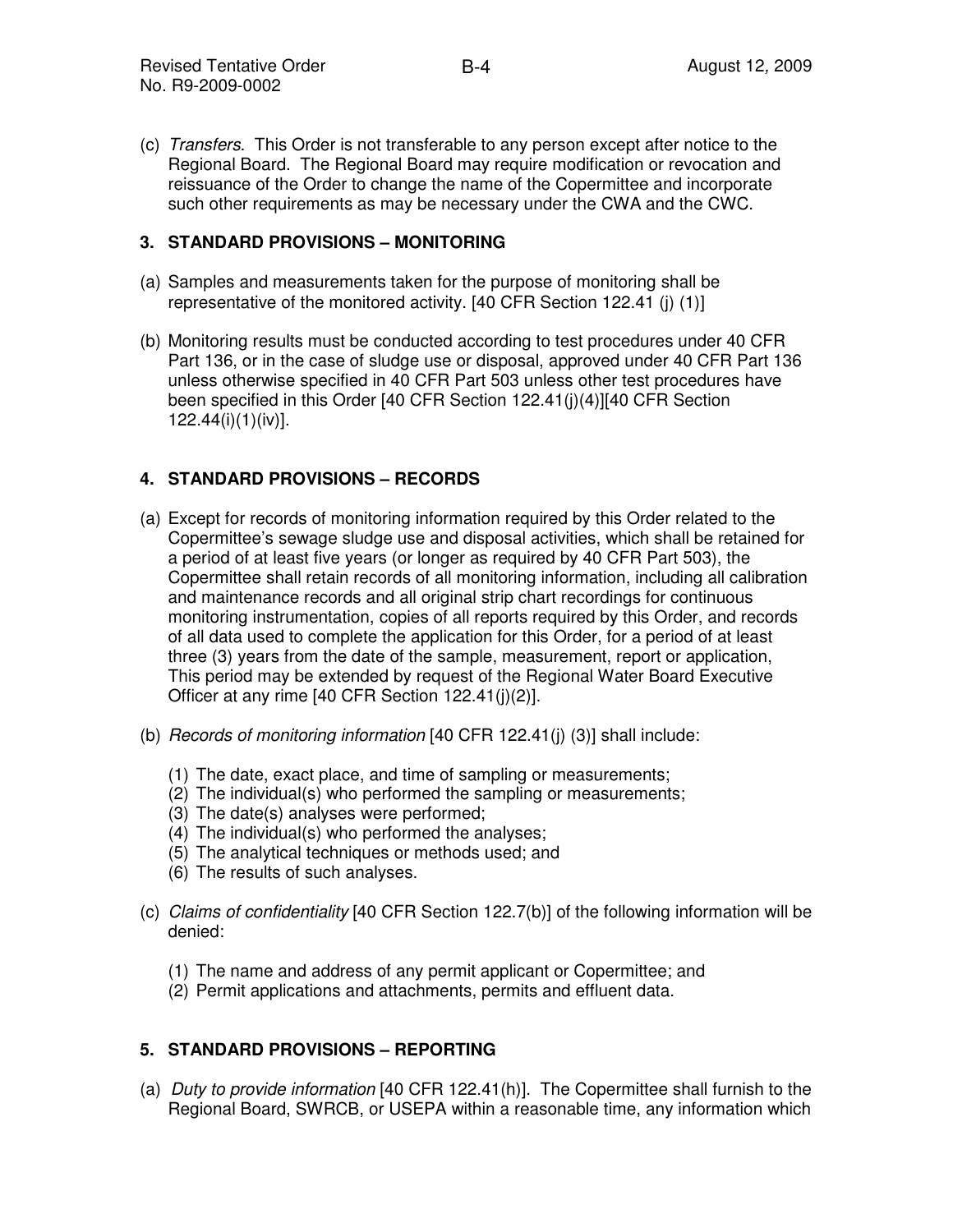the Regional Board, SWRCB, or USPEA may request to determine whether cause exists for modifying, revoking and reissuing, or terminating this Order or to determine compliance with this Order. Upon request, the Copermittee shall also furnish to the Regional Board, SWRCB, or USEPA, copies of records required to be kept by this Order.

- (b) Signatory and Certification Requirements [40 CFR 122.41(k)]
	- (1) All applications, reports, or information submitted to the Regional Board, SWRCB, or USEPA shall be signed and certified in accordance with Standard Provisions – Reporting 5(b)ii), 5(b)iii), 5(b)iv), and 5(b) (see 40 CFR 122.22)
	- (2) Applications [40 CFR 122.22(a)(3)] All permit applications shall be signed by either a principal executive officer or ranking elected official.
	- (3) *Reports* [40 CFR 122.22(b)]. All reports required by this Order, and other information requested by the Regional Board, SWRCB, or USEPA shall be signed by a person described in Standard Provisions – Reporting 5(b)(2) above, or by a duly authorized representative of that person. A person is a duly authorized representative only if:
		- i) The authorization is made in writing by a person described in Standard Provisions-Reporting 5(b)(2) above;
		- ii) The authorization specifies either an individual or a position having responsibility for the overall operation of the regulated facility or activity, such as the position of plant manager, operator of a well or a well field, superintendent, position of equivalent responsibility, or an individual or position having overall responsibility for environmental matters for the company. (A duly authorized representative may thus be either a named individual or any individual occupying a named position.); and,
		- iii) The written authorization is submitted to the Regional Water Board and State Water Board.
	- (4) Changes to authorization [40 CFR Section 122.22(c)] If an authorization under Standard Provisions – Reporting 5(b)(3)of this reporting requirement is no longer accurate because a different individual or position has responsibility for the overall operation of the facility, a new authorization satisfying the requirements of Standard Provisions – Reporting 5(b)(3) above must be submitted to the Regional Water Board and State Water Board prior to or together with any reports, information, or applications to be signed by an authorized representative.
	- (5) Certification [40 CFR Section 122.22(d)] Any person signing a document under Standard Provisions – Reporting 5(b)(2), or 5(b)(3) above shall make the following certification:

"I certify under penalty of law that this document and all attachments were prepared under my direction or supervision in accordance with a system designed to assure that qualified personnel properly gather and evaluate the information submitted. Based on my inquiry of the person or persons who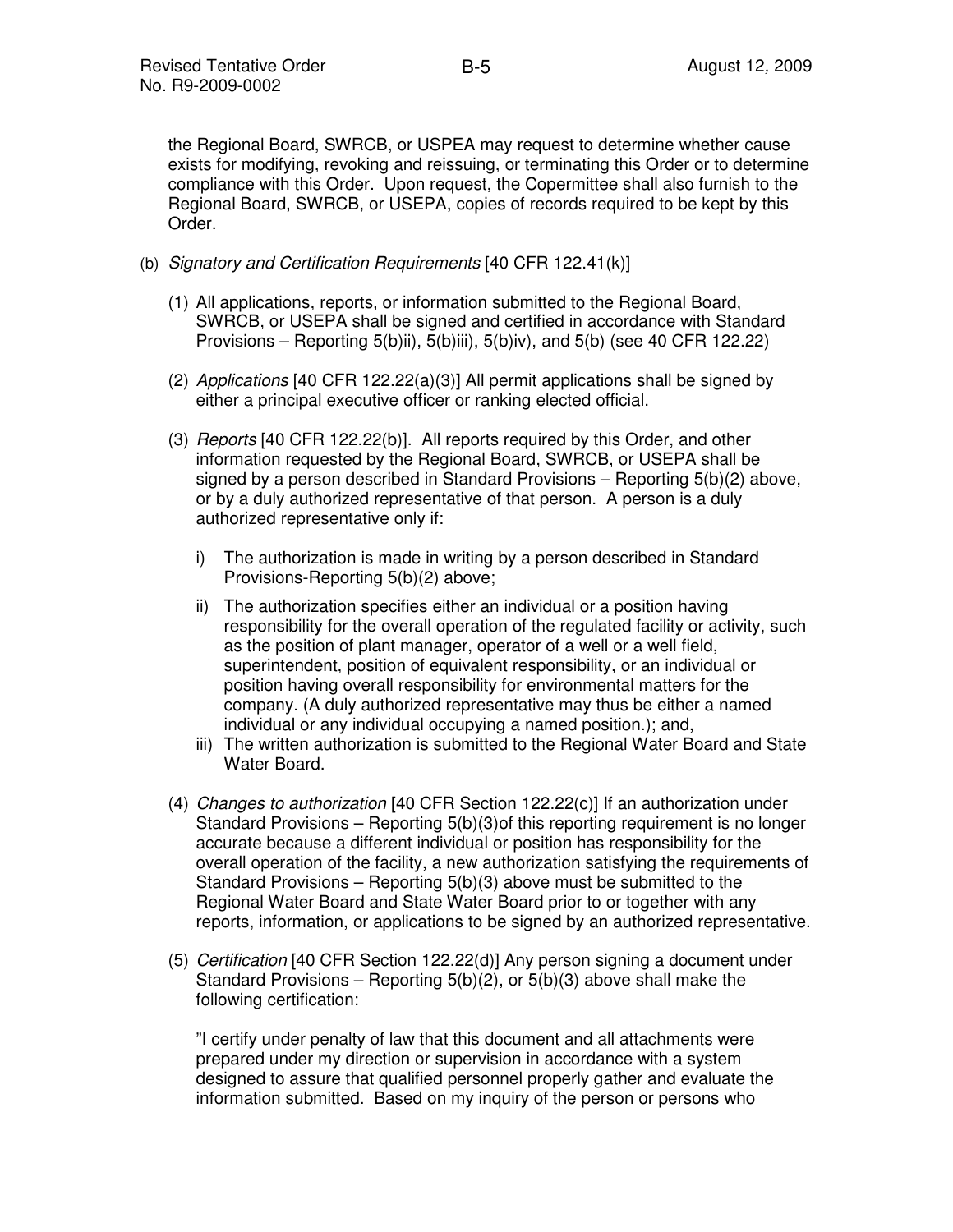manage the system, or those persons directly responsible for gathering the information, the information submitted is, to the best of my knowledge and belief, true, accurate, and complete. I am aware that there are significant penalties for submitting false information, including the possibility of fine and imprisonment for knowing violations."

- (c) Monitoring reports.  $[40 \text{ CFR } 122.41(l)(4)]$ 
	- (1) Monitoring results shall be reported at the intervals specified in the Receiving Waters and Runoff Monitoring and Reporting Program No. R9-2009-0002.
	- (2) Monitoring results must be reported on a Discharge Monitoring Report (DMR) form or forms provided or specified by the Regional Board or SWRCB for reporting results of mentoring of sludge use or disposal practices.
	- (3) If the Copermittee monitors any pollutant more frequently than required by this Order using test procedures approved under 40 CFR Part 136 or, in the case of sludge use or disposal, approved under 40 CFR Part 136 unless otherwise specified in 40 CFR Part 503, or as specified in this Order, the results of this monitoring shall be included in the calculation and reporting of the data submitted in the DMR or sludge reporting form specified by the Regional Board.
	- (4) Calculations for all limitations, which require averaging of measurements, shall utilize an arithmetic mean unless otherwise specified in this Order.
- (d) Compliance schedules. [40 CFR Section 122.41(l)(5)] Reports of compliance or noncompliance with, or any progress reports on, interim and final requirements contained in any compliance schedule of this Order shall be submitted no later than 14 days following each schedule date.
- (e) Twenty-four hour reporting [40 CFR Section 122.41(l)(6)]
	- (1) The Copermittee shall report any noncompliance that may endanger health or the environment. Any information shall be provided orally within 24 hours from the time the Copermittee becomes aware of the circumstances. A written submission shall also be provided within five (5) days of the time the Copermittee becomes aware of the circumstances. The written submission shall contain a description of the noncompliance and its cause; the period of noncompliance, including exact dates and times, and if the noncompliance has not been corrected, the anticipated time it is expected to continue; and steps taken or planned to reduce, eliminate, and prevent reoccurrence of the noncompliance.
	- (2) The following shall be included as information, which must be reported within 24 hours under this paragraph:
		- i) Any unanticipated bypass that exceeds any effluent limitation in the Order (See 40 CFR 122.41(g)).
		- ii) Any upset which exceeds any effluent limitation in this Order.
	- (3) The Regional Board may waive the above-required written report under this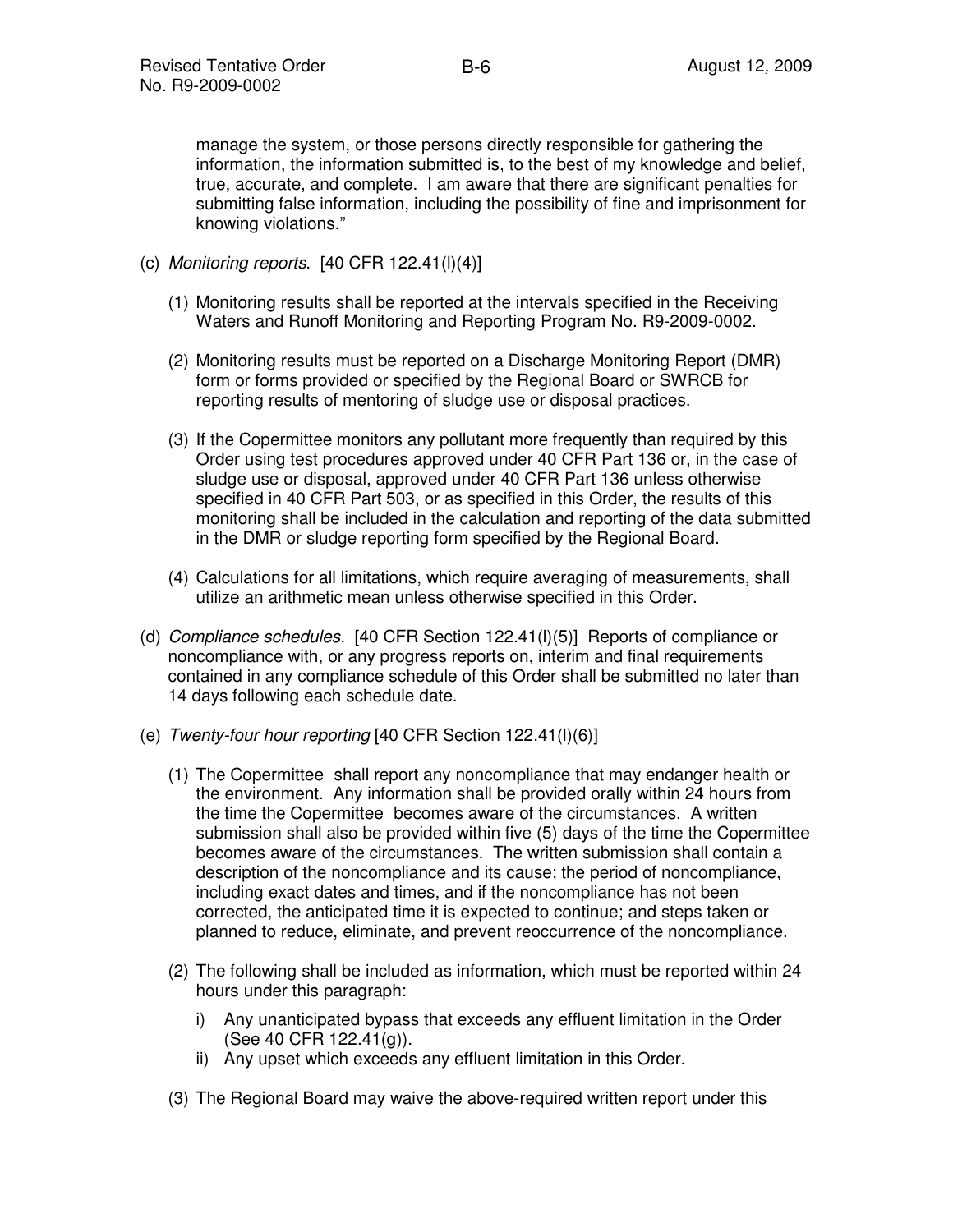provision on a case-by-case basis if the oral report has been received within 24 hours.

- (f) Planned changes. [40 CFR Section  $122.41(1)(1)$ ] The Copermittee shall give notice to the Regional Board as soon as possible of any planned physical alterations or additions to the permitted facility. Notice is required under this provision only when:
	- (1) The alteration or addition to a permitted facility may meet one of the criteria for determining whether a facility is a new source in 40 CFR 122.29(b); or
	- (2) The alteration or addition could significantly change the nature or increase the quantity of pollutants discharged. This notification applies to pollutants, which are not subject to effluent limitations in this Order.
	- (3) The alteration or addition results in a significant change in the Copermittee's sludge use or disposal practices, and such alteration, addition, or change may justify the application of permit conditions that are different from or absent in the existing Order, including notification of additional use or disposal sites not reported during the permit application process or not reported pursuant to an approved land application plan.
- (g) Anticipated noncompliance. [40 CFR Section  $122.41(1)(7)$ ] The Copermittee shall give advance notice to the Regional Board or SWRCB of any planned changes in the permitted facility or activity, which may result in noncompliance with Order requirements.
- (h) Other noncompliance [40 CFR Section 122.41(l) 7)] The Copermittee shall report all instances of noncompliance not reported under Standard Provisions 5(c), 5(d), and 5(e) above, at the time monitoring reports are submitted. The reports shall contain the information listed in Standard Provision – Reporting 5(e) above.
- (i) Other information [40 CFR Section 122.41(l)(8)] When the Copermittee becomes aware that it failed to submit any relevant facts in a permit application, or submitted incorrect information in a permit application or in any report to the Regional Board, SWRCB, or USEPA, the Copermittee shall promptly submit such facts or information.

### **6. STANDARD PROVISIONS – ENFORCEMENT**

(a) The Regional Board is authorized to enforce the terms of this permit under several provisions of the CWC, including, but not limited to, Sections 13385, 13386, and 13387.

## **7. ADDITIONAL STANDARD PROVISIONS**

(a) Municipal separate storm sewer systems  $[40 \text{ CFR } 122.42(c)]$ . The operator of a large or medium municipal separate storm sewer system or a municipal separate storm sewer that has been designated by the Director under 40 CFR 122.26(a)(1)(v) must submit an annual report by the anniversary of the date of the issuance of the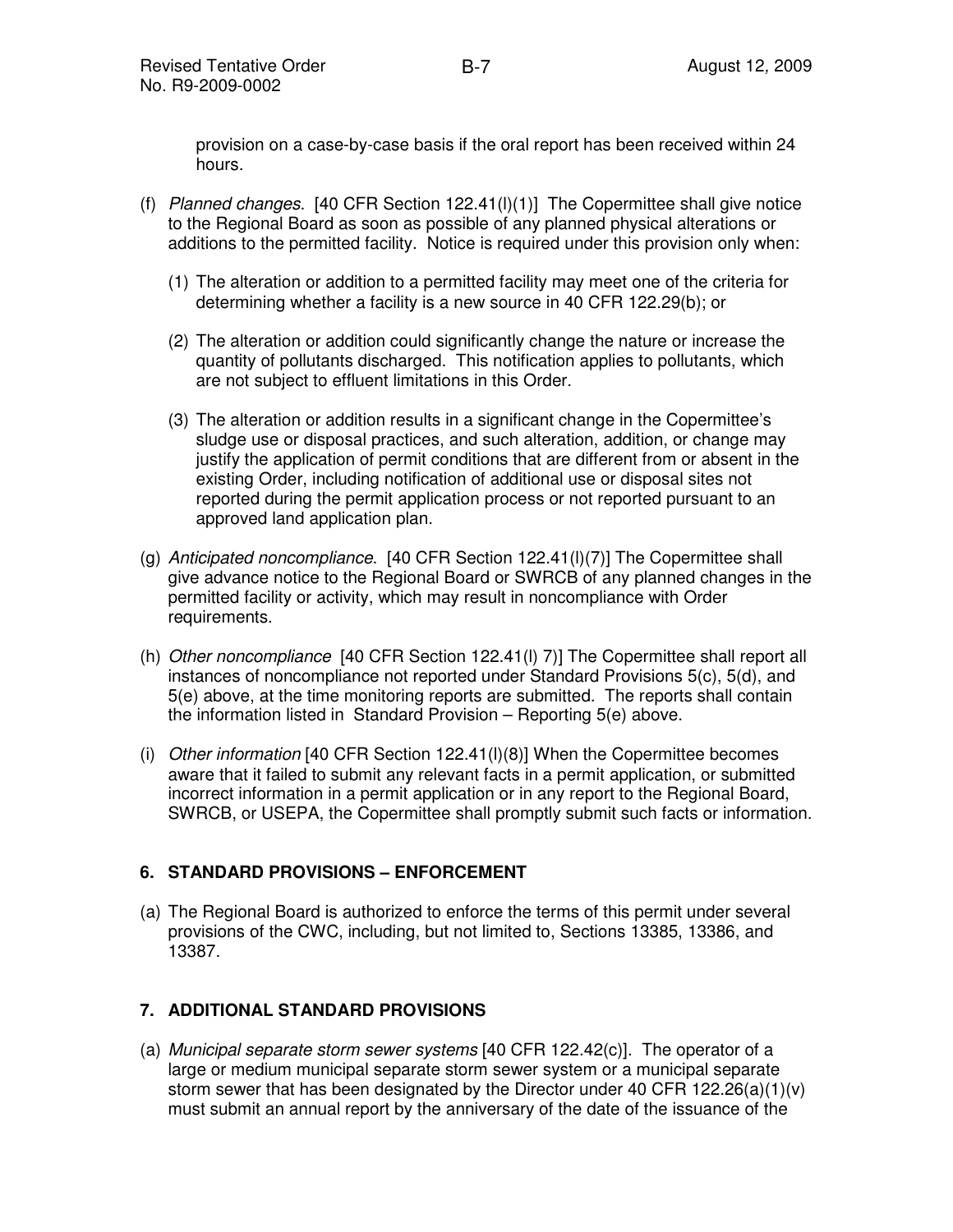permit for such system. The report shall include:

- (1) The status of implementing the components of the storm water management program that are established as permit conditions;
- (2) Proposed changes to the storm water management programs that are established as permit conditions. Such proposed changes shall be consistent with 40 CFR 122.26(d)(2)(iii); and
- (3) Revisions, if necessary, to the assessment of controls and the fiscal analysis reported in the permit application under 40 CFR 122.26(d)(2)(iv) and 40 CFR  $122.26(d)(2)(v)$ ;
- (4) A summary of data, including monitoring data, that is accumulated throughout the reporting year;
- (5) Annual expenditures and budget for year following each annual report;
- (6) A summary describing the number and nature of enforcement actions, inspections, and public education programs; and
- (7) Identification of water quality improvements or degradation.
- (b) Storm water discharges [40 CFR 122.42(d)]. The initial permits for discharges composed entirely of storm water issued pursuant to 40 CFR 122.26(e)(7) shall require compliance with the conditions of the permit as expeditiously as practicable, but in no event later than three years after the date of issuance of the permit.
- (c) Other Effluent Limitations and Standards [40 CFR 122.44(b)(1)]. If any toxic effluent standard or prohibition (including any schedule of compliance specified in such effluent standard or prohibition) is promulgated under Section 307(a) of the CWA for a toxic pollutant which is present in the discharge and that standard or prohibition is more stringent than any limitation on the pollutant in this Order, the Regional Board may institute proceedings under these regulations to modify or revoke and reissue the Order to conform to the toxic effluent standard or prohibition.
- (d) *Discharge is a privilege* [CWC section 13263(g)]. No discharge of waste into the waters of the State, whether or not such discharge is made pursuant to waste discharge requirements, shall create a vested right to continue such discharge. All discharges of waste into waters of the State are privileges, not rights.
- (e)  $Review$  and revision of Order  $[CWC$  section 13263(e)]. Upon application by any affected person, or on its own motion, the Regional Board may review and revise this permit.
- (f) Termination or modification of Order [CWC section13381]. This permit may be terminated or modified for causes, including, but not limited to, all of the following:
	- (1) Violation of any condition contained in this Order;
	- (2) Obtaining this Order by misrepresentation, or failure to disclose fully all relevant facts.
	- (3) A change in any condition that requires either a temporary or permanent reduction or elimination of the permitted discharge.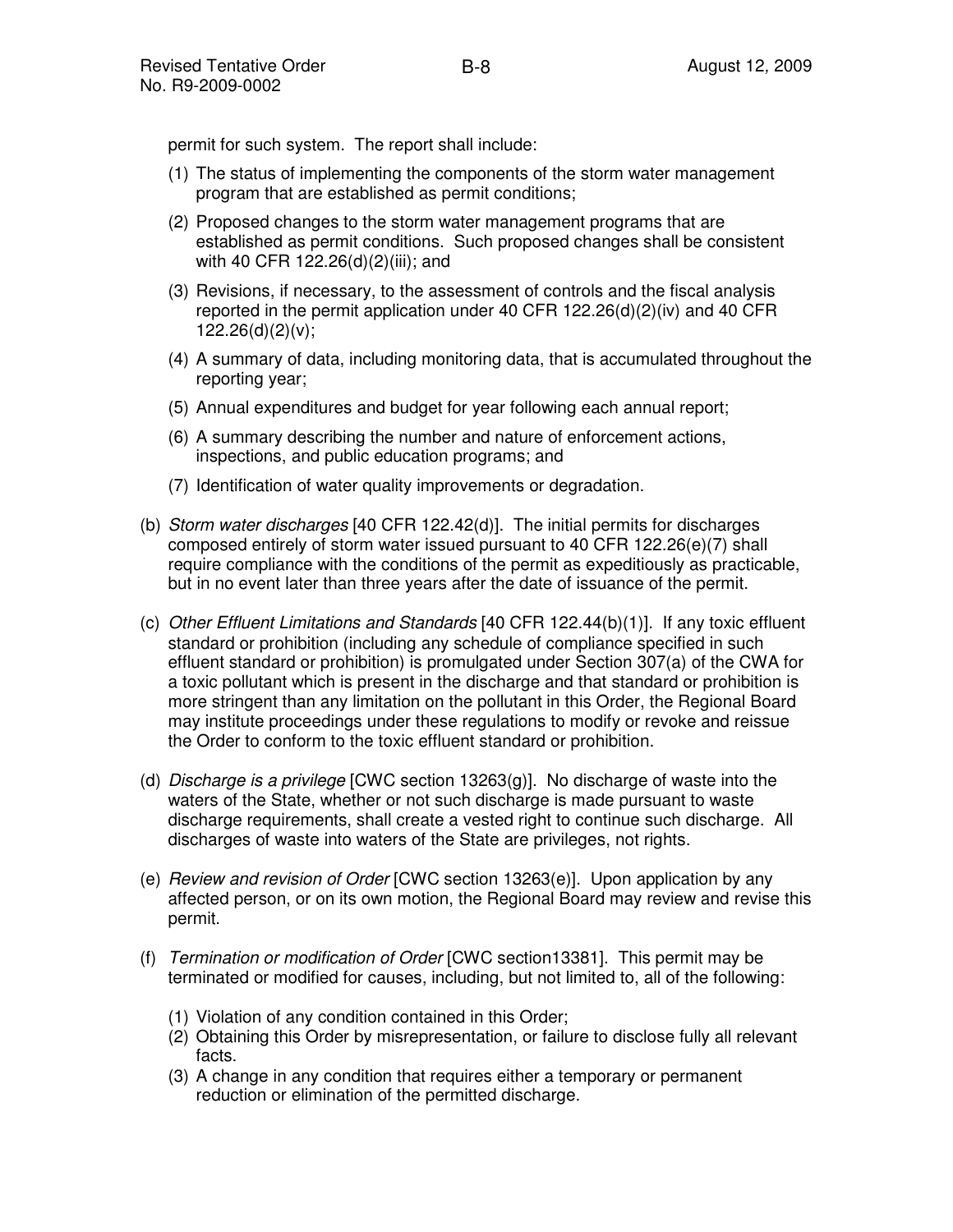- (g) Transfers. When this Order is transferred to a new owner or operator, such requirements as may be necessary under the CWC may be incorporated into this Order.
- (h) Conditions not stayed. The filing of a request by the Copermittee for modification, revocation and reissuance, or termination of this Order, or a notification of planned change in or anticipated noncompliance with this Order does not stay any condition of this Order.
- (i) Availability. A copy of this Order shall be kept at a readily accessible location and shall be available to on-site personnel at all times.
- (i) Duty to minimize or correct adverse impacts. The Copermittees shall take all reasonable steps to minimize or correct any adverse impact on the environment resulting from noncompliance with this Order, including such accelerated or additional monitoring as may be necessary to determine the nature and impact of the noncompliance.
- (k) Interim Effluent Limitations. The Copermittee shall comply with any interim effluent limitations as established by addendum, enforcement action, or revised waste discharge requirements which have been, or may be, adopted by this Regional Board.
- (l) Responsibilities, liabilities, legal action, penalties [CWC sections 13385 and 13387]. The Porter-Cologne Water Quality Control Act provides for civil and criminal penalties comparable to, and in some cases greater than, those provided for under the CWA.

Nothing in this Order shall be construed to protect the Copermittee from its liabilities under federal, state, or local laws.

Except as provided for in 40CFR 122.41(m) and  $(n)$ , nothing in this Order shall be construed to relieve the Copermittee from civil or criminal penalties for noncompliance.

Nothing in this Order shall be construed to preclude the institution of any legal action or relieve the Copermittee from any responsibilities, liabilities, or penalties to which the Copermittee is or may be subject to under Section 311 of the CWA.

Nothing in this Order shall be construed to preclude institution of any legal action or relieve the Copermittee from any responsibilities, liabilities, or penalties established pursuant to any applicable state law or regulation under authoring preserved by Section 510 of the CWA.

- (m) Noncompliance. Any noncompliance with this Order constitutes violation of the CWC and is grounds for denial of an application for modification of the Order (also see 40 CFR 122.41(a).
- (n) Director. For purposes of this Order, the term "Director" used in parts of 40 CFR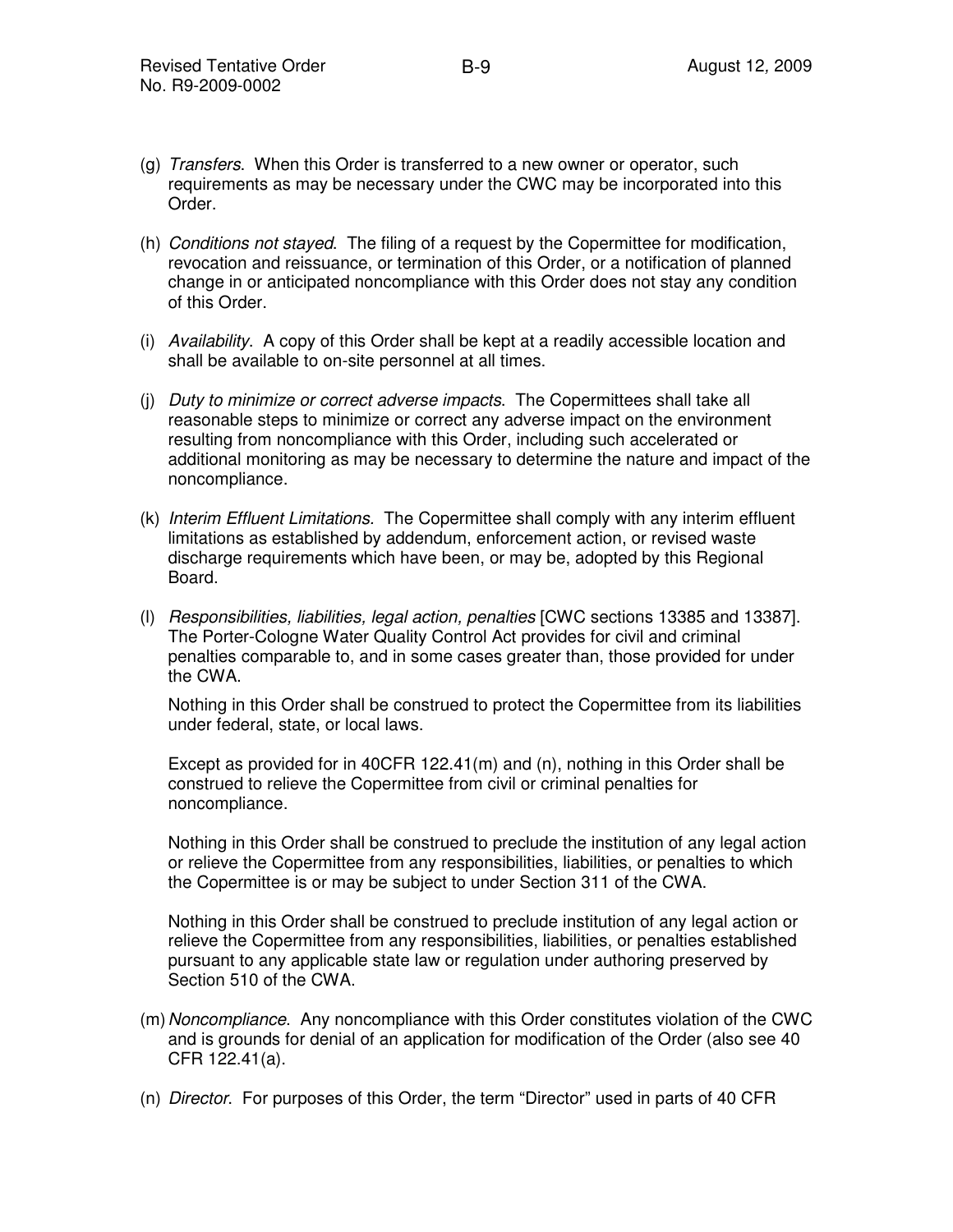incorporated into this Order by reference and/or applicable to this Order shall have the same meaning as the term "Regional Board" used elsewhere in this Order, except that in 40 CFR 122.41(h) and (I), "Director" shall mean "Regional Board, SWRCB, and USEPA."

- (o) The Regional Board has, in prior years, issued a limited number of individual NPDES permits for non-storm water discharges to MS4s. The Regional Board or SWRCB may in the future, upon prior notice to the Copermittee(s), issue an NPDES permit for any non-storm water discharge (or class of non-storm water discharges) to a MS4. Copermittees may prohibit any non-storm water discharge (or class of non-storm water discharges) to a MS4 that is authorized under such separate NPDES permits.
- (p) Effective date. This Order shall become effective on the date of its adoption provided the USEPA has no objection. If the USEPA objects to its issuance, this Order shall not become effective until such objection is withdrawn. This Order supersedes Order No. 2001-01 upon the effective date of this Order.
- (q) Expiration. This Order expires five years after adoption.
- (r) Continuation of expired order [23 CCR 2235.4]. After this Order expires, the terms and conditions of this Order are automatically continued pending issuance of a new permit if all requirements of the federal NPDES regulations on the continuation of expired permits (40 CFR 122.6) are complied with.
- (s) Applications. Any application submitted by a Copermittee for reissuance or modification of this Order shall satisfy all applicable requirements specified in federal regulations as well as any additional requirements for submittal of a Report of Waste Discharge specified in the CWC and the California Code of Regulations.
- (t) Confidentiality. Except as provided for in 40 CFR 122.7, no information or documents submitted in accordance with or in application for this Order will be considered confidential, and all such information and documents shall be available for review by the public at the Regional Board office.
- (u) Severability. The provisions of this Order are severable, and if any provision of this Order, or the application of any provisions of this Order to any circumstance, is held invalid, the application of such provision to other circumstances and the remainder of this Order shall not be affected thereby.
- (v) Report submittal. The Copermittee shall submit reports and provide notifications as required by this Order to the following:

NORTHERN WATERSHED UNIT CALIFORNIA REGIONAL WATER QUALITY CONTROL BOARD SAN DIEGO REGION 9174 SKY PARK COURT, SUITE 100 SAN DIEGO CA 92123-4340 Telephone: (858) 467-2952 Fax: (858) 571-6972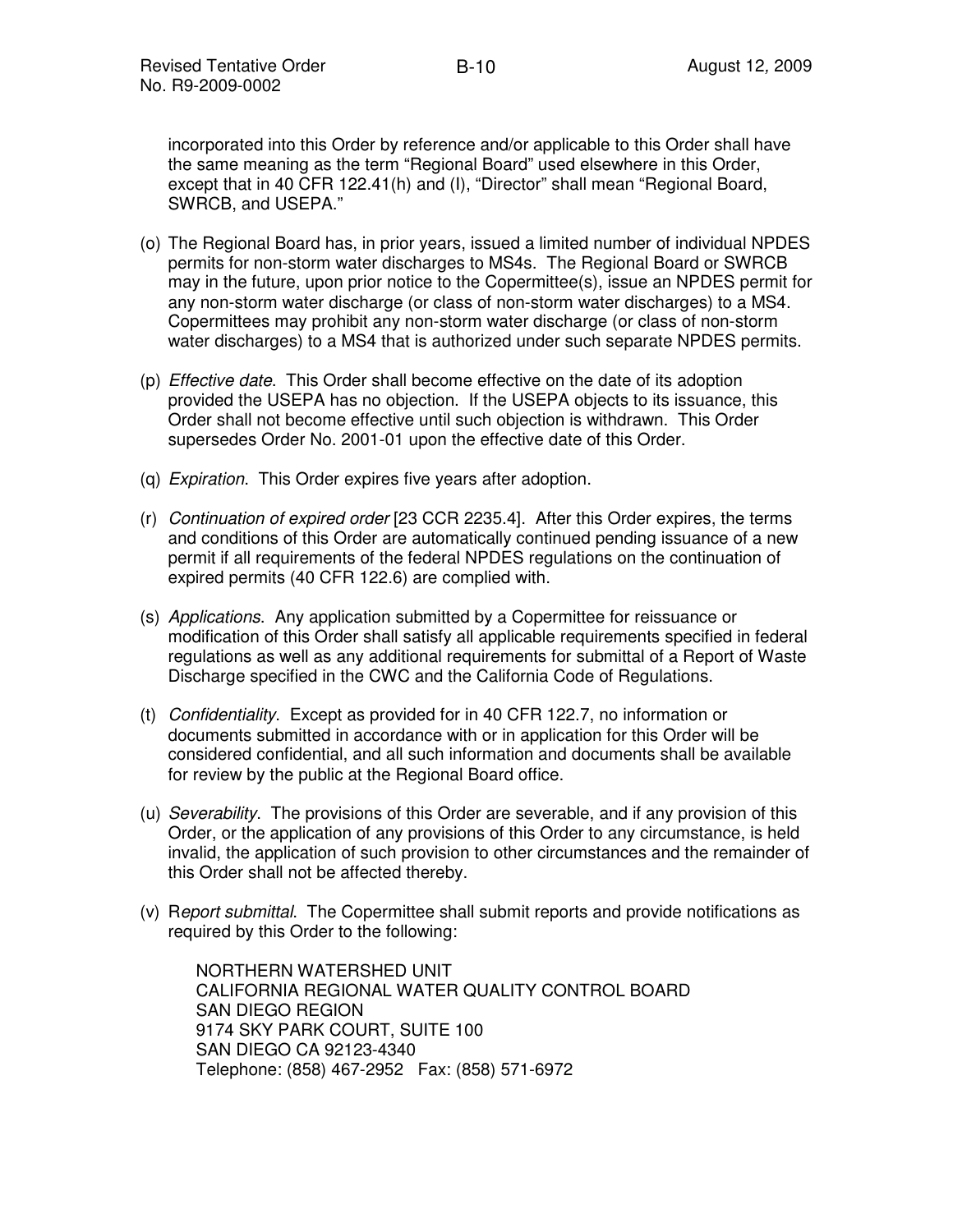EUGENE BROMLEY US ENVIRONMENTAL PROTECTION AGENCY REGION IX PERMITS ISSUANCE SECTION (W-5-1) 75 HAWTHORNE STREET SAN FRANCISCO CA 94105

Unless otherwise directed, the Copermittee shall submit one hard copy for the official record and one electronic copy of each report required under this Order to the Regional Board and one electronic copy to the EPA.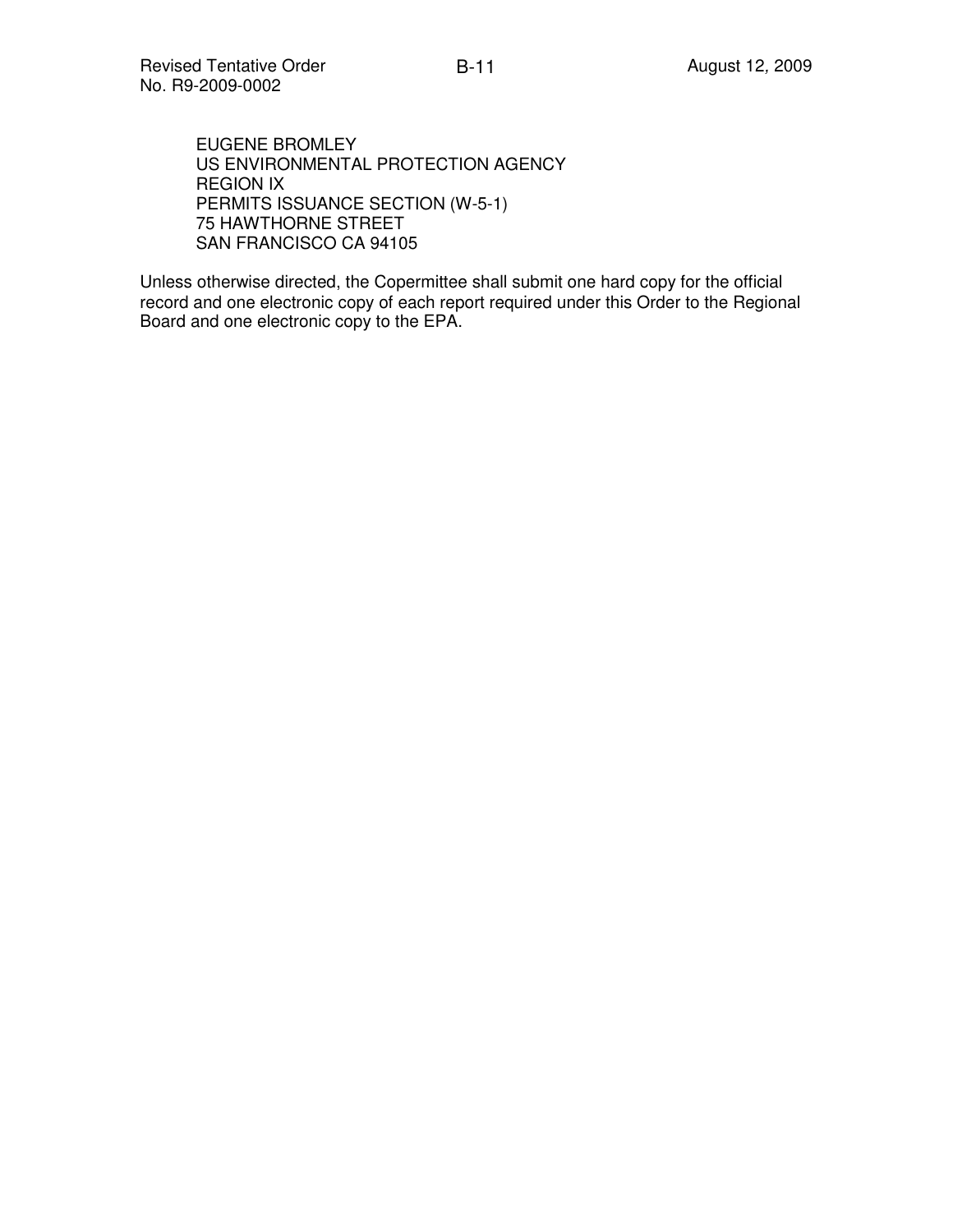# **ATTACHMENT C**

## **ACRONYMS AND ABBREVIATIONS**

| <b>ADT</b>         | <b>Average Daily Traffic</b>                                                     |  |  |  |
|--------------------|----------------------------------------------------------------------------------|--|--|--|
| AMEL               | <b>Average Monthly Effluent Limitation</b>                                       |  |  |  |
| <b>ASBS</b>        | Area of Special Biological Significance                                          |  |  |  |
| <b>AST</b>         | <b>Active Sediment Treatment</b>                                                 |  |  |  |
| <b>BMP</b>         | <b>Best Management Practice</b>                                                  |  |  |  |
| <b>Basin Plan</b>  | Water Quality Control Plan for the San Diego Basin                               |  |  |  |
| BU                 | <b>Beneficial Use</b>                                                            |  |  |  |
| CASQA              | <b>California Stormwater Quality Association</b>                                 |  |  |  |
| CEQA               | <b>California Environmental Quality Act</b>                                      |  |  |  |
| <b>CFR</b>         | Code of Federal Regulations                                                      |  |  |  |
| CWA                | Clean Water Act                                                                  |  |  |  |
| <b>CWC</b>         | California Water Code                                                            |  |  |  |
| CZARA              | Coastal Zone Act Reauthorization Amendments of 1990                              |  |  |  |
| <b>DAMP</b>        | Drainage Area Management Plan                                                    |  |  |  |
| <b>DNQ</b>         | Detected, but not Quantified                                                     |  |  |  |
| <b>EIA</b>         | Effective Impervious Area                                                        |  |  |  |
| <b>ESAs</b>        | <b>Environmentally Sensitive Areas</b>                                           |  |  |  |
| <b>GIS</b>         | Geographic Information System                                                    |  |  |  |
| <b>HMP</b>         | <b>Hydromodification Management Plan</b>                                         |  |  |  |
| IBI                | Index of Biotic Integrity                                                        |  |  |  |
| JRMP               | Jurisdictional Runoff Management Plan                                            |  |  |  |
| LID                | Low Impact Development                                                           |  |  |  |
| MDEL               | <b>Maximum Daily Effluent Limitation</b>                                         |  |  |  |
| <b>MEP</b>         | <b>Maximum Extent Practicable</b>                                                |  |  |  |
| ML                 | Mimimum Level                                                                    |  |  |  |
| MS4                | Municipal Separate Storm Sewer System                                            |  |  |  |
| <b>NOI</b>         | Notice of Intent                                                                 |  |  |  |
| <b>NPDES</b>       | National Pollutant Discharge Elimination System                                  |  |  |  |
| <b>OCVCD</b>       | <b>Orange County Vector Control District</b>                                     |  |  |  |
| Copermittees       | County of Orange, the 11 incorporated cities within the County of                |  |  |  |
|                    | Orange in the San Diego Region, and the Orange County Flood                      |  |  |  |
|                    | <b>Control District</b>                                                          |  |  |  |
|                    | Regional Board California Regional Water Quality Control Board, San Diego Region |  |  |  |
| <b>RGOs</b>        | <b>Retail Gasoline Outlets</b>                                                   |  |  |  |
| <b>ROWD</b>        | Orange County Copermittees' Report of Waste Discharge                            |  |  |  |
|                    | (application for NPDES reissuance)                                               |  |  |  |
| <b>RWLs</b>        | <b>Receiving Water Limitations</b>                                               |  |  |  |
| <b>SAL</b>         | <b>Storm Water Action Level</b>                                                  |  |  |  |
| <b>SIC</b>         | <b>Standard Industrial Classification Code</b>                                   |  |  |  |
| <b>SSMP</b>        | Standard Urban Storm Water Mitigation Plan                                       |  |  |  |
| <b>State Board</b> | <b>State Water Resources Control Board</b>                                       |  |  |  |
| <b>SWQPA</b>       | <b>State Water Quality Protected Area</b>                                        |  |  |  |
| <b>TMDL</b>        | <b>Total Maximum Daily Load</b>                                                  |  |  |  |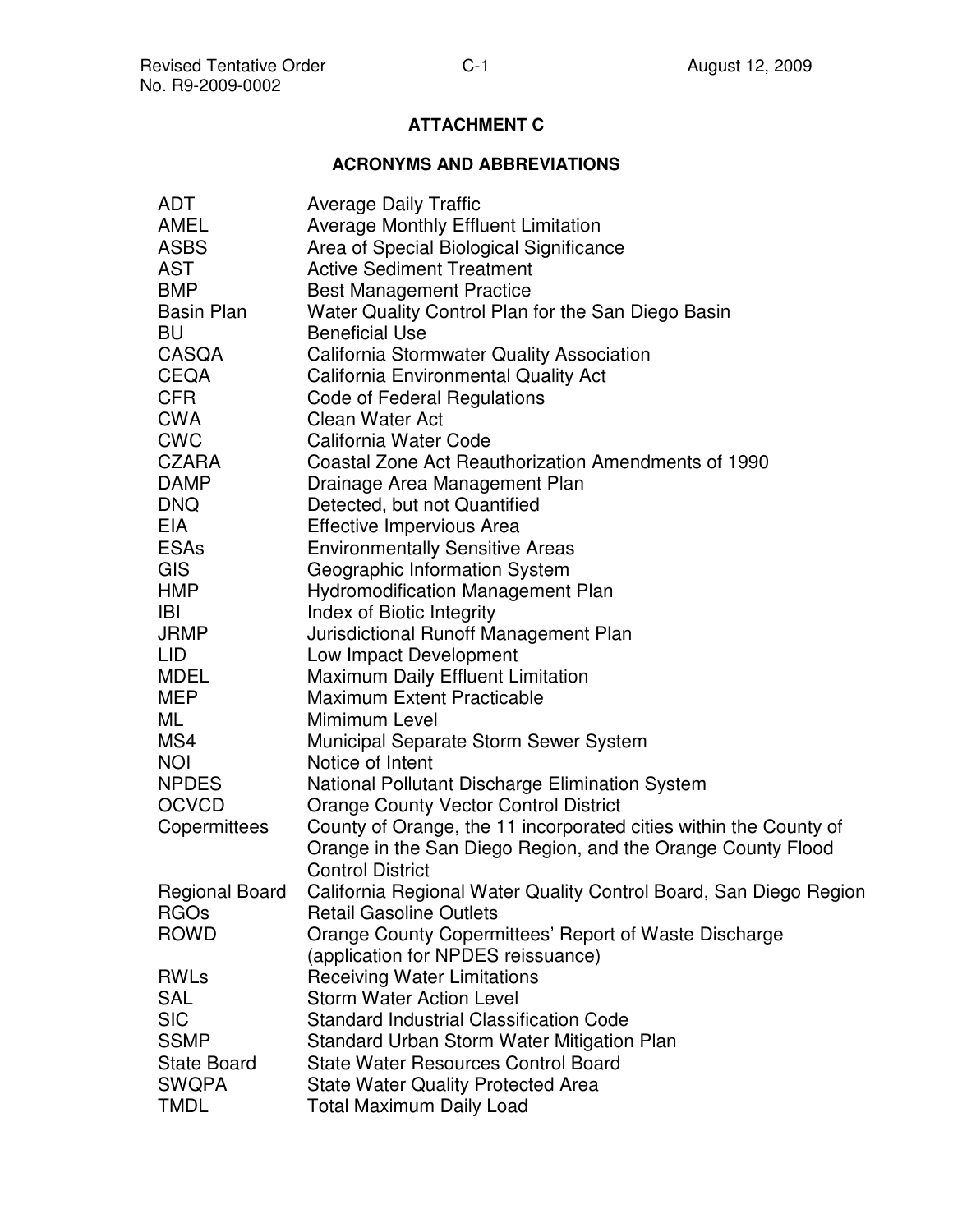| United States Environmental Protection Agency |
|-----------------------------------------------|
| <b>Waste Load Allocation</b>                  |
| <b>Water Quality Based Effluent Limits</b>    |
| Water Quality Management Plan                 |
| Watershed Runoff Management Plan              |
|                                               |

#### **DEFINITIONS**

**Active Sediment Treatment** - Using mechanical or chemical means to flocculate and remove suspended sediment from runoff from construction sites prior to discharge.

**Anthropogenic Litter** – Trash generated from human activities, not including sediment.

**Average Monthly Effluent Limitation** – the highest allowable average of daily discharges over a calendar month, calculated as the sum of all daily discharges measured during a calendar month divided by the number of daily discharges measured during that month.

**Basin Plan** – Water Quality Control Plan, San Diego Basin, Region 9, and amendments, developed by the Regional Board.

**Beneficial Uses** - The uses of water necessary for the survival or well being of man, plants, and wildlife. These uses of water serve to promote tangible and intangible economic, social, and environmental goals. "Beneficial Uses" of the waters of the State that may be protected include, but are not limited to, domestic, municipal, agricultural and industrial supply; power generation; recreation; aesthetic enjoyment; navigation; and preservation and enhancement of fish, wildlife, and other aquatic resources or preserves. Existing beneficial uses are uses that were attained in the surface or ground water on or after November 28, 1975; and potential beneficial uses are uses that would probably develop in future years through the implementation of various control measures. "Beneficial Uses" are equivalent to "Designated Uses" under federal law. [California Water Code Section 13050(f)].

**Best Management Practices (BMPs)** - Defined in 40 CFR 122.2 as schedules of activities, prohibitions of practices, maintenance procedures, and other management practices to prevent or reduce the pollution of waters of the United States. BMPs also include treatment requirements, operating procedures and practices to control plant site runoff, spillage or leaks, sludge or waste disposal, or drainage from raw material storage. In the case of municipal storm water permits, BMPs are typically used in place of numeric effluent limits.

**Bioassessment** - The use of biological community information to evaluate the biological integrity of a water body and its watershed. With respect to aquatic ecosystems, bioassessment is the collection and analysis of samples of the benthic macroinvertebrate community together with physical/habitat quality measurements associated with the sampling site and the watershed to evaluate the biological condition (i.e. biological integrity) of a water body.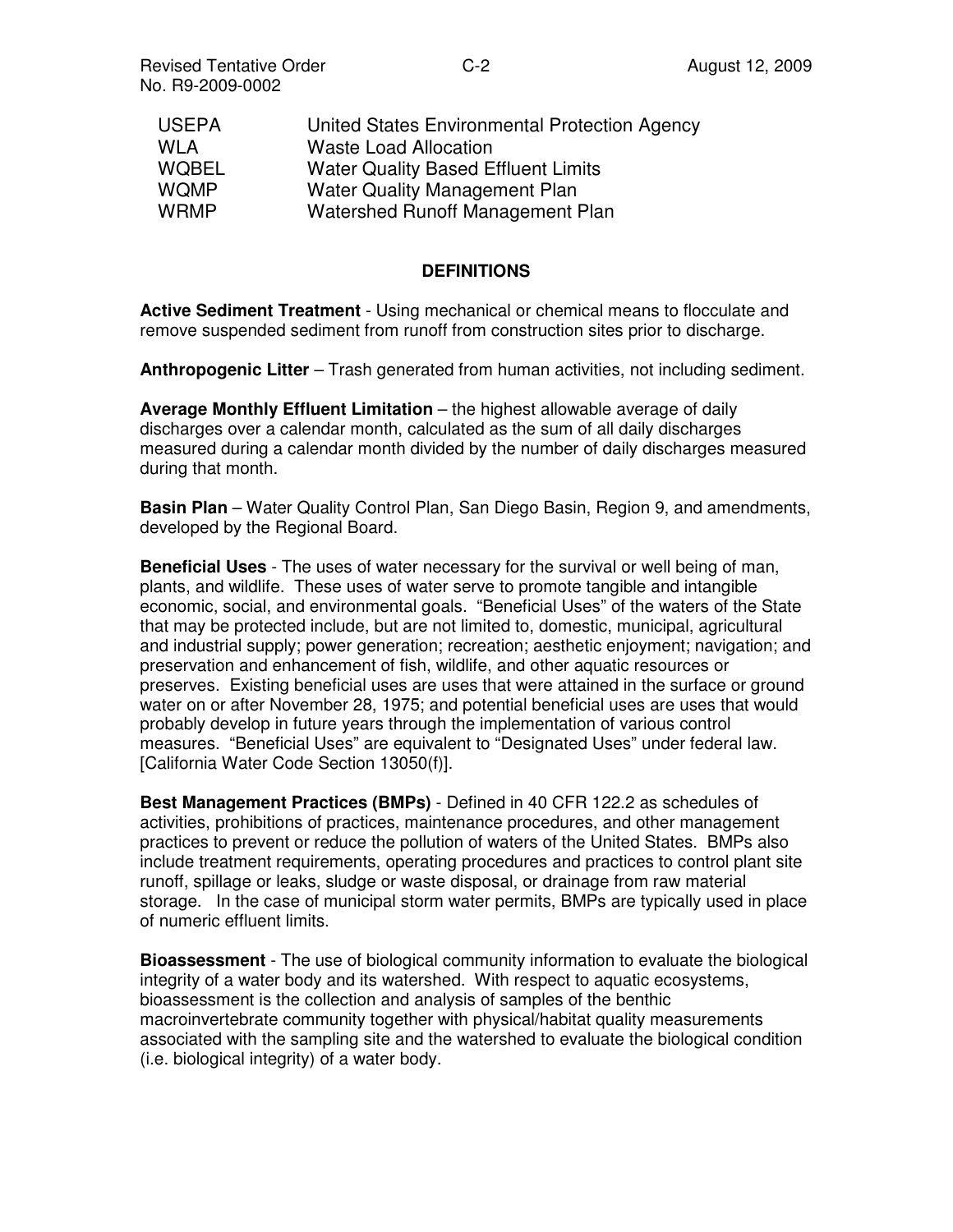Revised Tentative Order **August 12, 2009** C-3 No. R9-2009-0002

**Biocriteria** - Under the CWA, numerical values or narrative expressions that define a desired biological condition for a water body that are legally enforceable. The USEPA defines biocriteria as: "numerical values or narrative expressions that describe the reference biological integrity of aquatic communities inhabiting waters of a given designated aquatic life use… (that)…describe the characteristics of water body segments least impaired by human activities."

**Biofiltration -** refers to practices that use vegetation and amended soils to retain and treat runoff from impervious areas. Treatment is through filtration, infiltration, adsorption, ion exchange, and biological uptake of pollutants. USEPA "National Management Measures to Control Nonpoint Source Pollution from Urban Areas", EPA-841-B-05-004, November 2005.

**Biological Integrity** - Defined in Karr J.R. and D.R. Dudley. 1981. Ecological perspective on water quality goals. Environmental Management 5:55-68 as: "A balanced, integrated, adaptive community of organisms having a species composition, diversity, and functional organization comparable to that of natural habitat of the region." Also referred to as ecosystem health.

**Clean Water Act Section 402(p) [33 USC 1342(p)]** - The federal statute requiring municipal and industrial dischargers to obtain NPDES permits for their discharges of storm water.

**Clean Water Act Section 303(d) Water Body** - An impaired water body in which water quality does not meet applicable water quality standards and/or is not expected to meet water quality standards, even after the application of technology based pollution controls required by the CWA. The discharge of runoff to these water bodies by the Copermittees is significant because these discharges can cause or contribute to violations of applicable water quality standards.

**Construction Site** – Any project, including projects requiring coverage under the General Construction Permit, that involves soil disturbing activities including, but not limited to, clearing, grading, disturbances to ground such as stockpiling, and excavation.

**Contamination** - As defined in the Porter-Cologne Water Quality Control Act, contamination is "an impairment of the quality of waters of the State by waste to a degree which creates a hazard to the public health through poisoning or through the spread of disease. 'Contamination' includes any equivalent effect resulting from the disposal of waste whether or not waters of the State are affected."

**Critical Channel Flow (Qc)** – The channel flow that produces the critical shear stress that initiates bed movement or that erodes the toe of channel banks. When measuring Qc, it should be based on the weakest boundary material – either bed or bank.

- **CWA** Federal Clean Water Act
- **CWC** California Water Code

**Daily Discharge** – Daily Discharge is defined as either: (1) the total mass of the constituent discharged over the calendar day or any 24 hour period that reasonably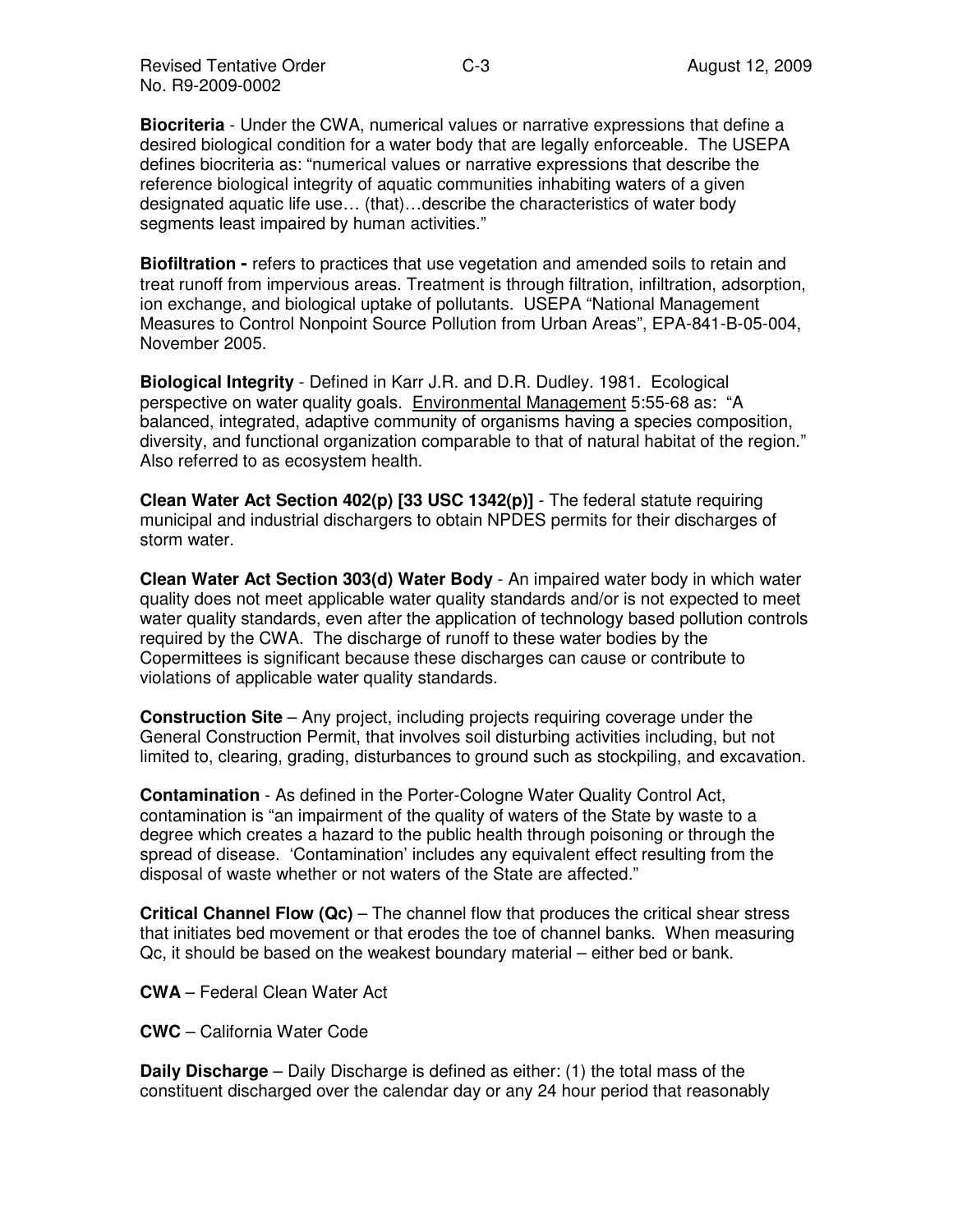represents a calendar day for purposes of sampling (as specified in the permit), for a constituent with limitations expressed in units of mass or; (2) the unweighted arithmetic mean measurement of the constituent over the day for a constituent with limitations expressed in other units of measurement (e.g. concentration.)

The Daily Discharge may be determined b y the analytical results of a composite sample taken over the course of one day (a calendar day, or other 24 hour period other than a day), or by the arithmetic mean of analytical results from one or more grab samples taken over the course of a day.

**Detected, but not Quantified** – those sample results less than the reporting level, but greater than or equal to the laboratory's Method of Detection Limit (MDL.)

**Development Projects** - New development or redevelopment with land disturbing activities; structural development, including construction or installation of a building or structure, the creation of impervious surfaces, public agency projects, and land subdivision.

**Dilution Credit** – the amount of dilution granted to a discharger in the calculation of a WQBEL, based on the allowance of a specific mixing zone. It is calculated from the dilution ratio, or determined through conducting of a mixing zone study, or modeling of the discharge and receiving water.

**Dry Season –** May 1 through September 30 of each year.

**Dry Weather –** weather is considered dry if the preceding 72 hours has been without precipitation.

**Effectiveness Assessment Outcome Level 1** - Compliance with Activity-based Permit Requirements – Level 1 outcomes are those directly related to the implementation of specific activities prescribed by this Order or established pursuant to it.

**Effectiveness Assessment Outcome Level 2** - Changes in Attitudes, Knowledge, and Awareness – Level 2 outcomes are measured as increases in knowledge and awareness among target audiences such as residents, businesses, and municipal employees.

**Effectiveness Assessment Outcome Level 3** - Behavioral Change and BMP Implementation – Level 3 outcomes measure the effectiveness of activities in affecting behavioral change and BMP implementation.

**Effectiveness Assessment Outcome Level 4** - Load Reductions – Level 4 outcomes measure load reductions which quantify changes in the amounts of pollutants associated with specific sources before and after a BMP or other control measure is employed.

**Effectiveness Assessment Outcome Level 5** - Changes in Runoff and Discharge Quality – Level 5 outcomes are measured as changes in one or more specific constituents or stressors in discharges into or from MS4s.

**Effectiveness Assessment Outcome Level 6** - Changes in Receiving Water Quality – Level 6 outcomes measure changes to receiving water quality resulting from discharges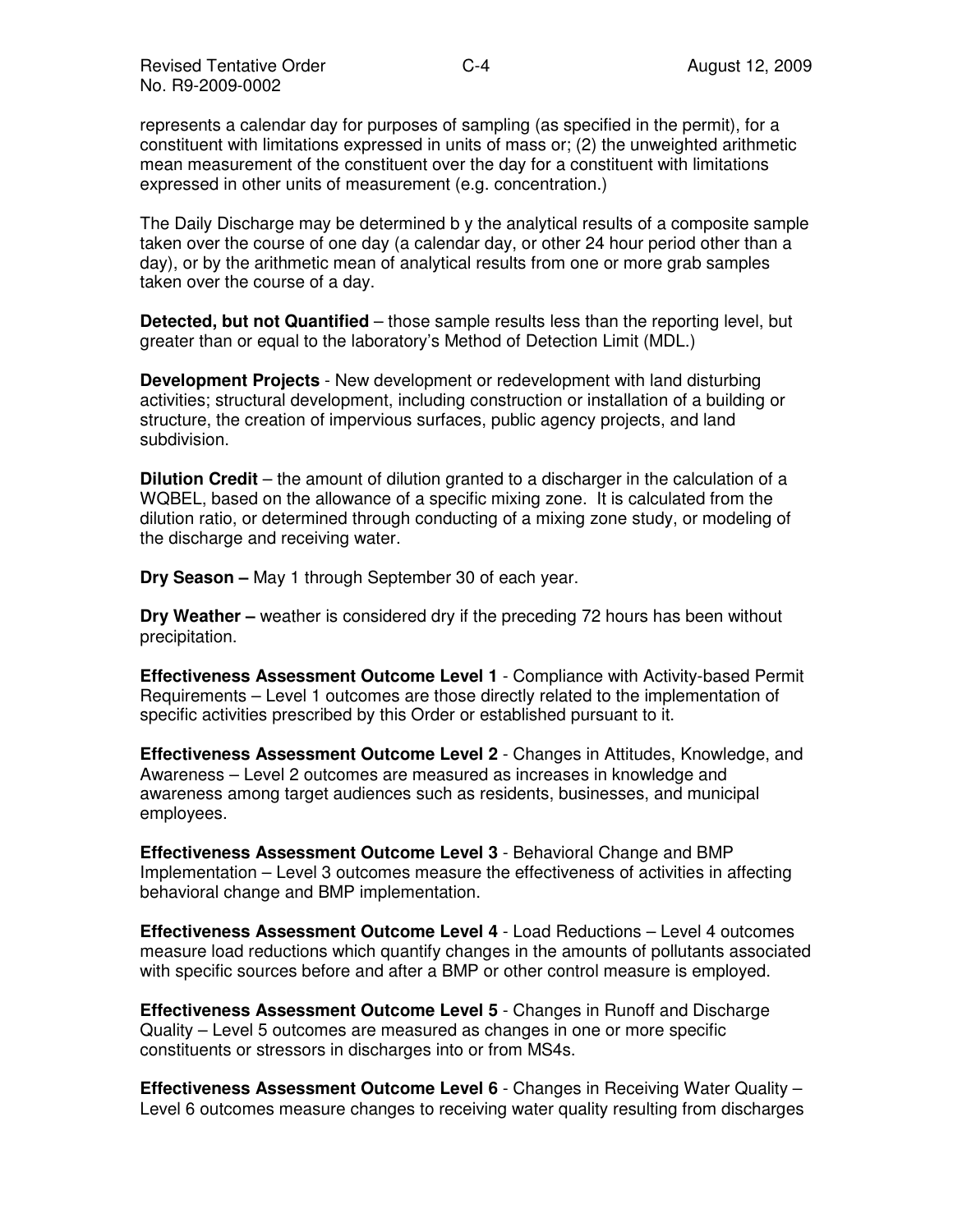into and from MS4s, and may be expressed through a variety of means such as compliance with water quality objectives or other regulatory benchmarks, protection of biological integrity, or beneficial use attainment.

**Effluent Limitations** – Any restriction imposed on quantities, discharge rates, and concentrations of pollutants, which are discharged from point sources into waters of the State. The limitations are designed to ensure that the discharge does not cause water quality objectives to be exceeded in the receiving water and does not adversely affect beneficial uses. Effluent limits are typically numeric (e.g., 10 mg/l), but can also be narrative (e.g., no toxics in toxic amounts). Municipal Action Levels are not effluent limitations.

**Enclosed Bays** – Enclosed bays are indentations along the coast that enclose an area of oceanic water within distinct headlands or harbor works. Enclosed bays include all bays where the narrowest distance between the headlands or outermost bay works is less than 75 percent of the greatest dimension of the enclosed portion of the bay. Enclosed bays do not include inland surface waters or ocean waters.

**Erosion** – When land is diminished or worn away due to wind, water, or glacial ice. Often the eroded debris (silt or sediment) becomes a pollutant via storm water runoff. Erosion occurs naturally but can be intensified by land clearing activities such as farming, development, road building, and timber harvesting.

**Environmentally Sensitive Areas (ESAs)** - Areas that include but are not limited to all Clean Water Act Section 303(d) impaired water bodies; areas designated as Areas of Special Biological Significance by the State Water Resources Control Board (Water Quality Control Plan for the San Diego Basin (1994) and amendments); State Water Quality Protected Areas; water bodies designated with the RARE beneficial use by the State Water Resources Control Board (Water Quality Control Plan for the San Diego Basin (1994) and amendments); areas designated as preserves or their equivalent under the Natural Communities Conservation Program within the Cities and County of Orange; and any other equivalent environmentally sensitive areas which have been identified by the Copermittees.

**Estuaries** – waters, including coastal lagoons, located at the mouth of streams that serve as areas of mixing fresh and ocean waters. Coastal lagoons and mouths of streams that are temporarily separated from the ocean by sandbars shall be considered estuaries. Estuarine waters shall be considered to extend from a bay or the open ocean to a point upstream where there is no significant mixing of fresh water and ocean water. Estuaries do not include inland surface waters or ocean waters.

**Feasibility Analysis** – Detailed description of the selection process for the treatment control BMPs for a Priority Development Project, including justification of why one BMP is selected over another. For a Priority Development Project where a treatment control BMP with a low removal efficiency ranking (as identified by the Model SUSMP) is proposed, the analysis shall include a detailed and adequate justification exhibiting the reasons implementation of a treatment control BMP with a higher removal efficiency is infeasible for the Priority Development Project or portion of the Priority Development Project.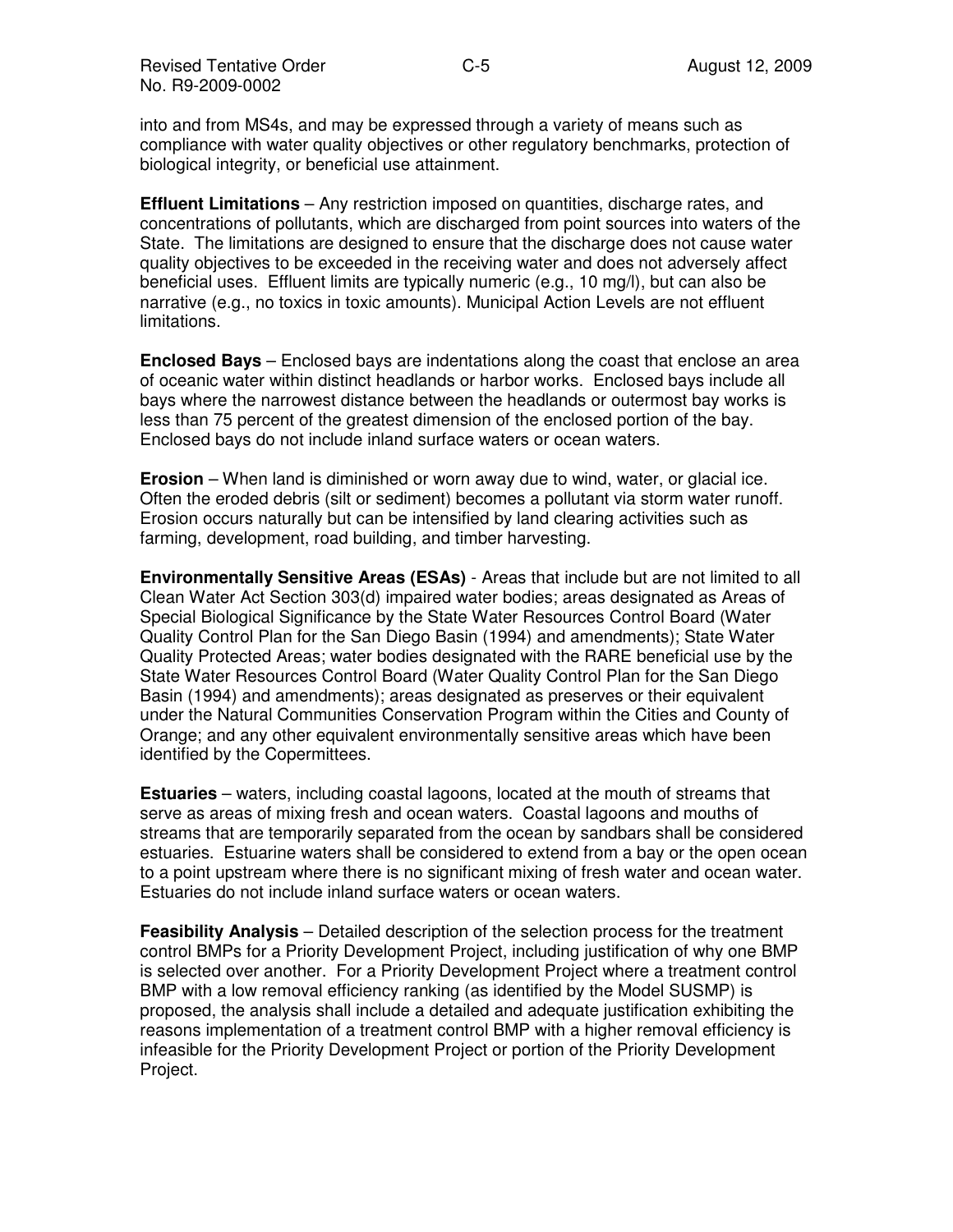**Flow Duration** – The long-term period of time that flows occur above a threshold that causes significant sediment transport and may cause excessive erosion damage to creeks and streams (not a single storm event duration). The simplest way to visualize this is to consider a histogram of pre- and post-project flows using long-term records of hourly data. To maintain pre-project flow duration means that the total number of hours (counts) within each range of flows in a flow-duration histogram cannot increase between the pre- and post-project condition. Flow duration within the range of geomorphologically significant flows is important for managing erosion.

**GIS –** Geographic Information System

**Grading** - The cutting and/or filling of the land surface to a desired slope or elevation.

**Hazardous Material** – Any substance that poses a threat to human health or the environment due to its toxicity, corrosiveness, ignitability, explosive nature or chemical reactivity. These also include materials named by the USEPA in 40 CFR 116 to be reported if a designated quantity of the material is spilled into the waters of the U.S. or emitted into the environment.

**Hazardous Waste** - Hazardous waste is defined as "any waste which, under Section 600 of Title 22 of this code, is required to be managed according to Chapter 30 of Division 4.5 of Title 22 of this code" [CCR Title 22, Division 4.5, Chapter 11, Article 1].

**Household Hazardous Waste** – Paints, cleaning products, and other wastes generated during home improvement or maintenance activities.

**Hydromodification –** The change in the natural watershed hydrologic processes and runoff characteristics (i.e., interception, infiltration, overland flow, interflow and groundwater flow) caused by urbanization or other land use changes that result in increased stream flows and sediment transport. In addition, alteration of stream and river channels, installation of dams and water impoundments, and excessive streambank and shoreline erosion are also considered hydromodification, due to their disruption of natural watershed hydrologic processes.

**Illicit Connection** – Any connection to the MS4 that conveys an illicit discharge.

**Illicit Discharge** - Any discharge to the MS4 that is not composed entirely of storm water except discharges pursuant to a NPDES permit and discharges resulting from fire fighting activities [40 CFR 122.26(b)(2)].

**Implementation Assessment** – Assessment conducted to determine the effectiveness of Copermittee programs and activities in achieving measurable targeted outcomes, and in determining whether priority sources of water quality problems are being effectively addressed.

**Inactive Slopes** – Slopes on which no grading or other soil disturbing activities are conducted for 10 or more days.

**Inland Surface Waters** – all surface waters of the State that do not include the ocean, enclosed bays, or estuaries.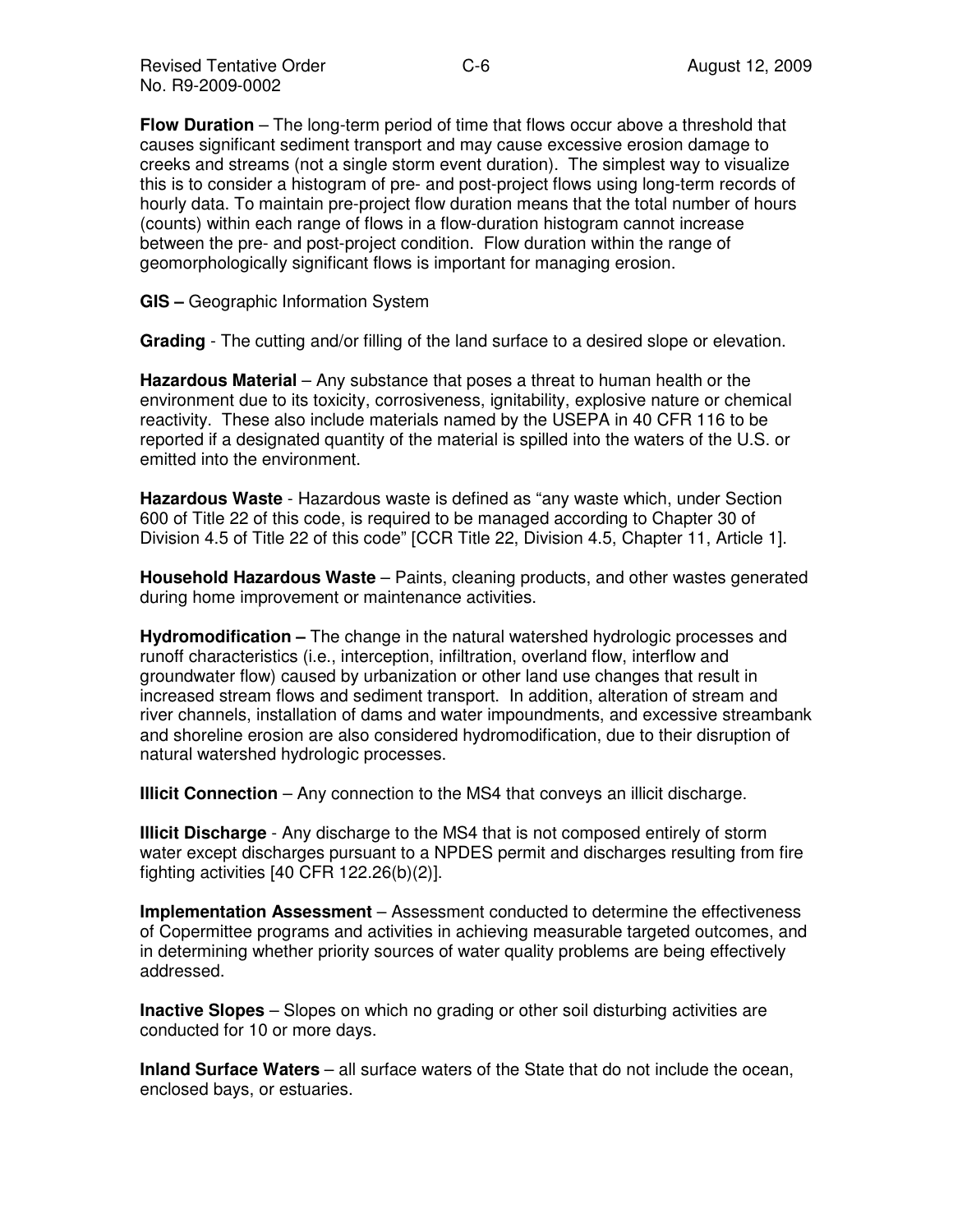**Integrated Assessment** – Assessment to be conducted to evaluate whether program implementation is properly targeted to and resulting in the protection and improvement of water quality.

**Jurisdictional Runoff Management Plan (JRMP)** – A written description of the specific jurisdictional runoff management measures and programs that each Copermittee will implement to comply with this Order and ensure that storm water pollutant discharges in runoff are reduced to the MEP and do not cause or contribute to a violation of water quality standards.

**Low Impact Development (LID)** – A storm water management and land development strategy that emphasizes conservation and the use of on-site natural features integrated with engineered, small-scale hydrologic controls to more closely reflect pre-development hydrologic functions.

**Maximum Extent Practicable (MEP)** – The technology-based standard established by Congress in CWA section  $402(p)(3)(B)(iii)$  for storm water that operators of MS4s must meet. Technology-based standards establish the level of pollutant reductions that dischargers must achieve, typically by treatment or by a combination of source control and treatment control BMPs. MEP generally emphasizes pollution prevention and source control BMPs primarily (as the first line of defense) in combination with treatment methods serving as a backup (additional line of defense). MEP considers economics and is generally, but not necessarily, less stringent than BAT. A definition for MEP is not provided either in the statute or in the regulations. Instead the definition of MEP is dynamic and will be defined by the following process over time: municipalities propose their definition of MEP by way of their runoff management programs. Their total collective and individual activities conducted pursuant to the runoff management programs becomes their proposal for MEP as it applies both to their overall effort, as well as to specific activities (e.g., MEP for street sweeping, or MEP for MS4 maintenance). In the absence of a proposal acceptable to the Regional Board, the Regional Board defines MEP.

In a memo dated February 11, 1993, entitled "Definition of Maximum Extent Practicable," Elizabeth Jennings, Senior Staff Counsel, SWRCB addressed the achievement of the MEP standard as follows:

"To achieve the MEP standard, municipalities must employ whatever Best Management Practices (BMPs) are technically feasible (i.e., are likely to be effective) and are not cost prohibitive. The major emphasis is on technical feasibility. Reducing pollutants to the MEP means choosing effective BMPs, and rejecting applicable BMPs only where other effective BMPs will serve the same purpose, or the BMPs would not be technically feasible, or the cost would be prohibitive. In selecting BMPs to achieve the MEP standard, the following factors may be useful to consider:

- a. Effectiveness: Will the BMPs address a pollutant (or pollutant source) of concern?
- b. Regulatory Compliance: Is the BMP in compliance with storm water regulations as well as other environmental regulations?
- c. Public Acceptance: Does the BMP have public support?
- d. Cost: Will the cost of implementing the BMP have a reasonable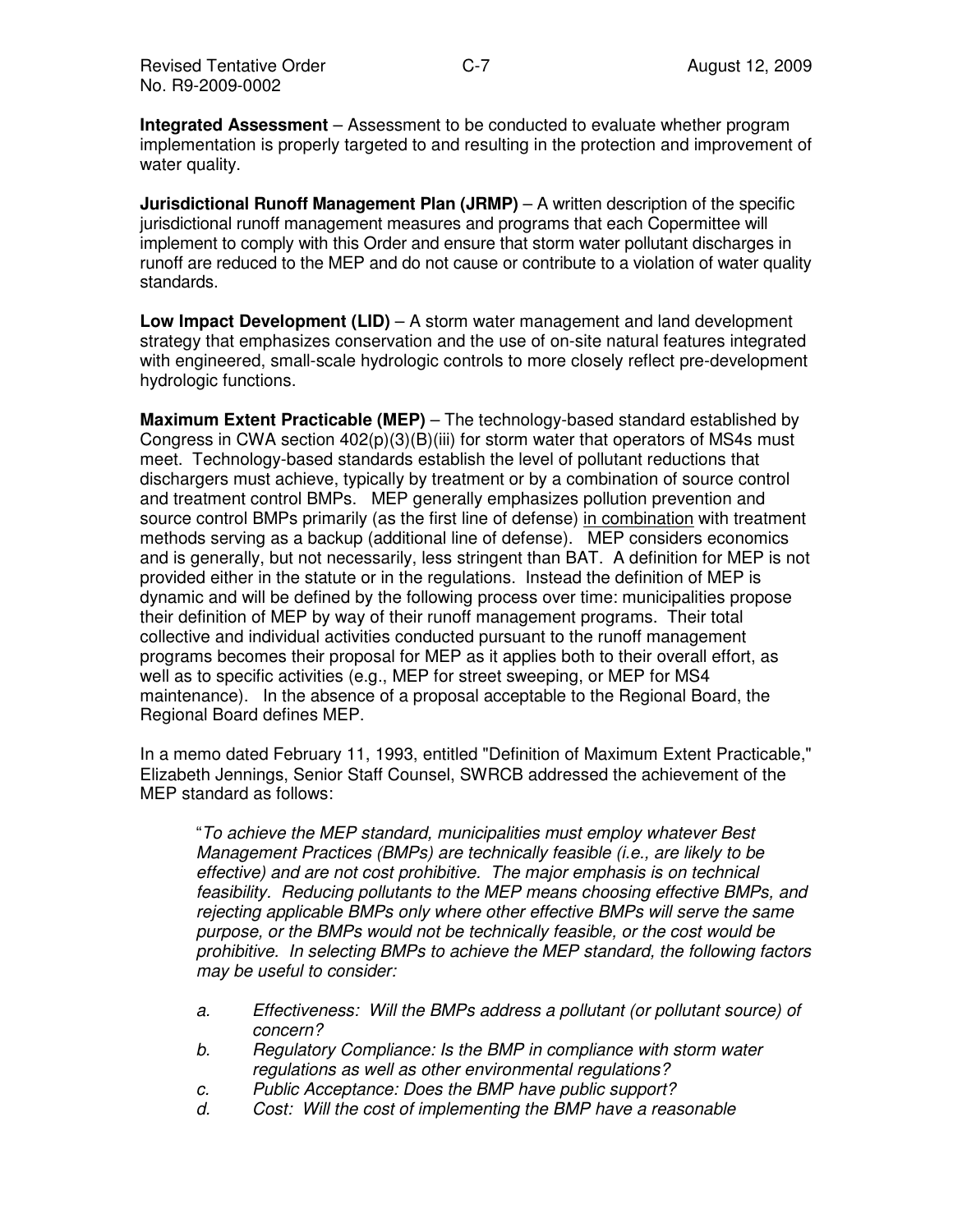relationship to the pollution control benefits to be achieved? e. Technical Feasibility: Is the BMP technically feasible considering soils, geography, water resources, etc?

The final determination regarding whether a municipality has reduced pollutants to the maximum extent practicable can only be made by the Regional or State Water Boards, and not by the municipal discharger. If a municipality reviews a lengthy menu of BMPs and chooses to select only a few of the least expensive, it is likely that MEP has not been met. On the other hand, if a municipal discharger employs all applicable BMPs except those where it can show that they are not technically feasible in the locality, or whose cost would exceed any benefit derived, it would have met the standard. Where a choice may be made between two BMPs that should provide generally comparable effectiveness, the discharger may choose the least expensive alternative and exclude the more expensive BMP. However, it would not be acceptable either to reject all BMPs that would address a pollutant source, or to pick a BMP base solely on cost, which would be clearly less effective. In selecting BMPs the municipality must make a serious attempt to comply and practical solutions may not be lightly rejected. In any case, the burden would be on the municipal discharger to show compliance with its permit. After selecting a menu of BMPs, it is the responsibility of the discharger to ensure that all BMPs are implemented."

**Minimum Level** – the concentration at which the entire analytical system must give a recognizable signal and acceptable calibration point. The ML is the concentration in a sample that is equivalent to the concentration of the lowest calibration standard analyzed b a specific analytical procedure, assuming that all the method sample weights, volumes and processing steps have been followed.

**Municipal Separate Storm Sewer System (MS4)** – A conveyance or system of conveyances (including roads with drainage systems, municipal streets, catch basins, curbs, gutters, ditches, man-made channels, or storm drains): (i) Owned or operated by a State, city, town, borough, county, parish, district, association, or other public body (created by or pursuant to State law) having jurisdiction over disposal of sewage, industrial wastes, storm water, or other wastes, including special districts under State law such as a sewer district, flood control district or drainage district, or similar entity, or an Indian tribe or an authorized Indian tribal organization, or designated and approved management agency under section 208 of the CWA that discharges to waters of the United States; (ii) Designated or used for collecting or conveying storm water; (iii) Which is not a combined sewer; (iv) Which is not part of the Publicly Owned Treatment Works (POTW) as defined at 40 CFR 122.26.

**National Pollutant Discharge Elimination System (NPDES)** - The national program for issuing, modifying, revoking and reissuing, terminating, monitoring and enforcing permits, and imposing and enforcing pretreatment requirements, under Sections 307, 318, 402, and 405 of the CWA.

**NOI** – Notice of Intent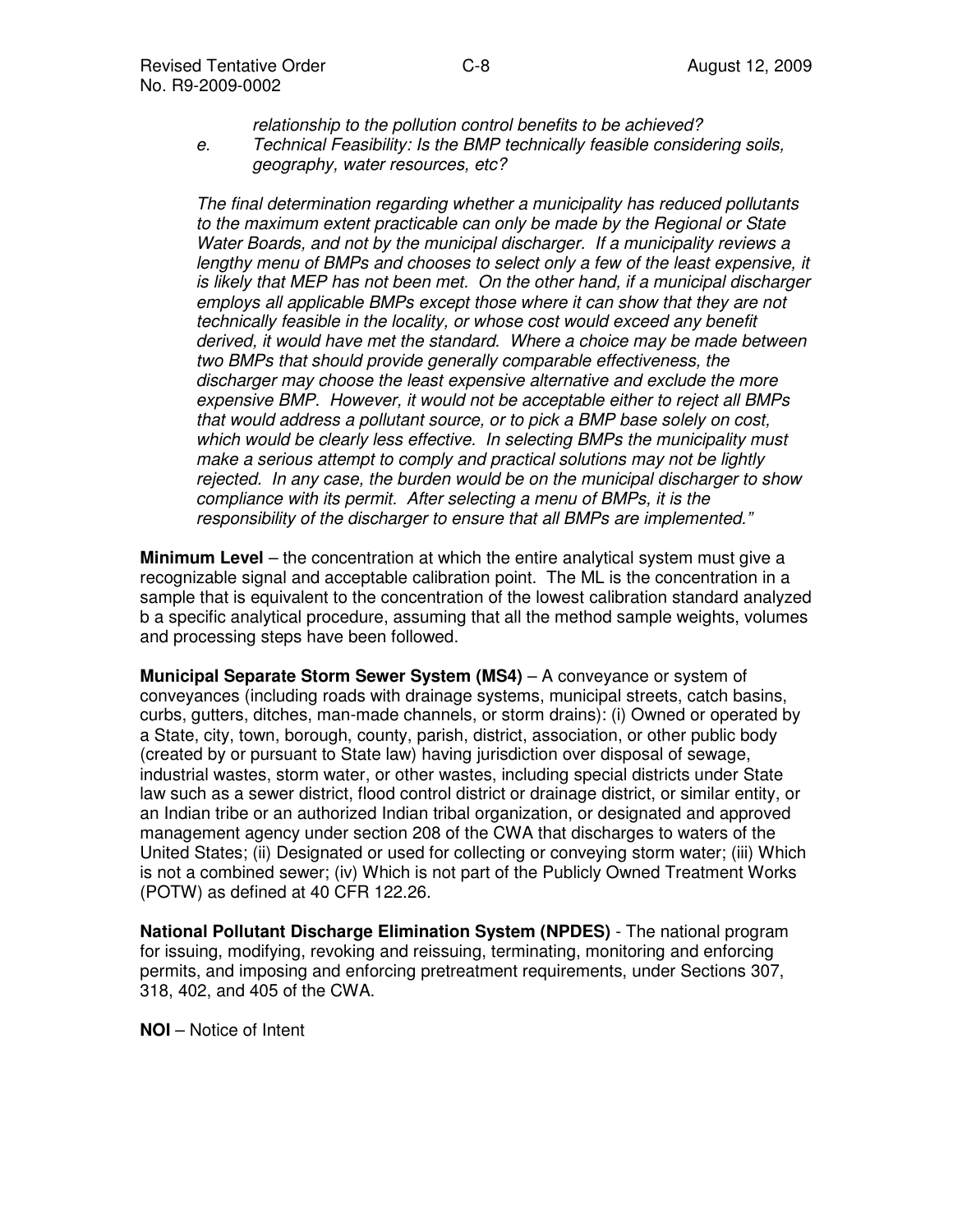**Non-Storm Water** - All discharges to and from a MS4 that do not originate from precipitation events (i.e., all discharges from a MS4 other than storm water). Non-storm water includes illicit discharges, non-prohibited discharges, and NPDES permitted discharges.

**Nuisance** - As defined in the Porter-Cologne Water Quality Control Act a nuisance is "anything which meets all of the following requirements: 1) Is injurious to health, or is indecent, or offensive to the senses, or an obstruction to the free use of property, so as to interfere with the comfortable enjoyment of life or property. 2) Affects at the same time an entire community or neighborhood, or any considerable number of persons, although the extent of the annoyance or damage inflicted upon individuals may be unequal. 3) Occurs during, or as a result of, the treatment or disposal of wastes."

**Ocean Waters** – the territorial marine waters of the State as defined by California law to the extent these waters are outside of enclosed bays, estuaries, and coastal lagoons. Discharges to ocean waters are regulated in accordance with the State Board's California Ocean Plan.

**Order** – Order No. R9-2009-0002 (NPDES No. CAS0108740)

**Person** - A person is defined as an individual, association, partnership, corporation, municipality, State or Federal agency, or an agent or employee thereof [40 CFR 122.2].

**Point Source** - Any discernible, confined, and discrete conveyance, including, but not limited to, any pipe, ditch, channel, tunnel, conduit, well, discrete fissure, container, rolling stock, concentrated animal feeding operations, landfill leachate collection systems, vessel, or other floating craft from which pollutants are or may be discharged. This term does not include return flows from irrigated agriculture or agricultural storm water runoff.

**Pollutant -** Any agent that may cause or contribute to the degradation of water quality such that a condition of pollution or contamination is created or aggravated.

**Pollution -** As defined in the Porter-Cologne Water Quality Control Act: "the alteration of the quality of the waters of the State by waste, to a degree that unreasonably affects the either of the following: 1) The waters for beneficial uses; or 2) Facilities that serve these beneficial uses." Pollution may include contamination.

**Pollutants of Concern** – Pollutants for which water bodies are listed as impaired under CWA section 303(d), pollutants associated with the land use type of a development, and/or pollutants commonly associated with runoff. Pollutants commonly associated with runoff include total suspended solids; sediment; pathogens (e.g., bacteria, viruses, protozoa); heavy metals (e.g., copper, lead, zinc, and cadmium); petroleum products and polynuclear aromatic hydrocarbons; synthetic organics (e.g., pesticides, herbicides, and PCBs); nutrients (e.g., nitrogen and phosphorus fertilizers); oxygen-demanding substances (decaying vegetation, animal waste, and anthropogenic litter).

**Pollution Prevention** - Pollution prevention is defined as practices and processes that reduce or eliminate the generation of pollutants, in contrast to source control BMPs, treatment control BMPs, or disposal.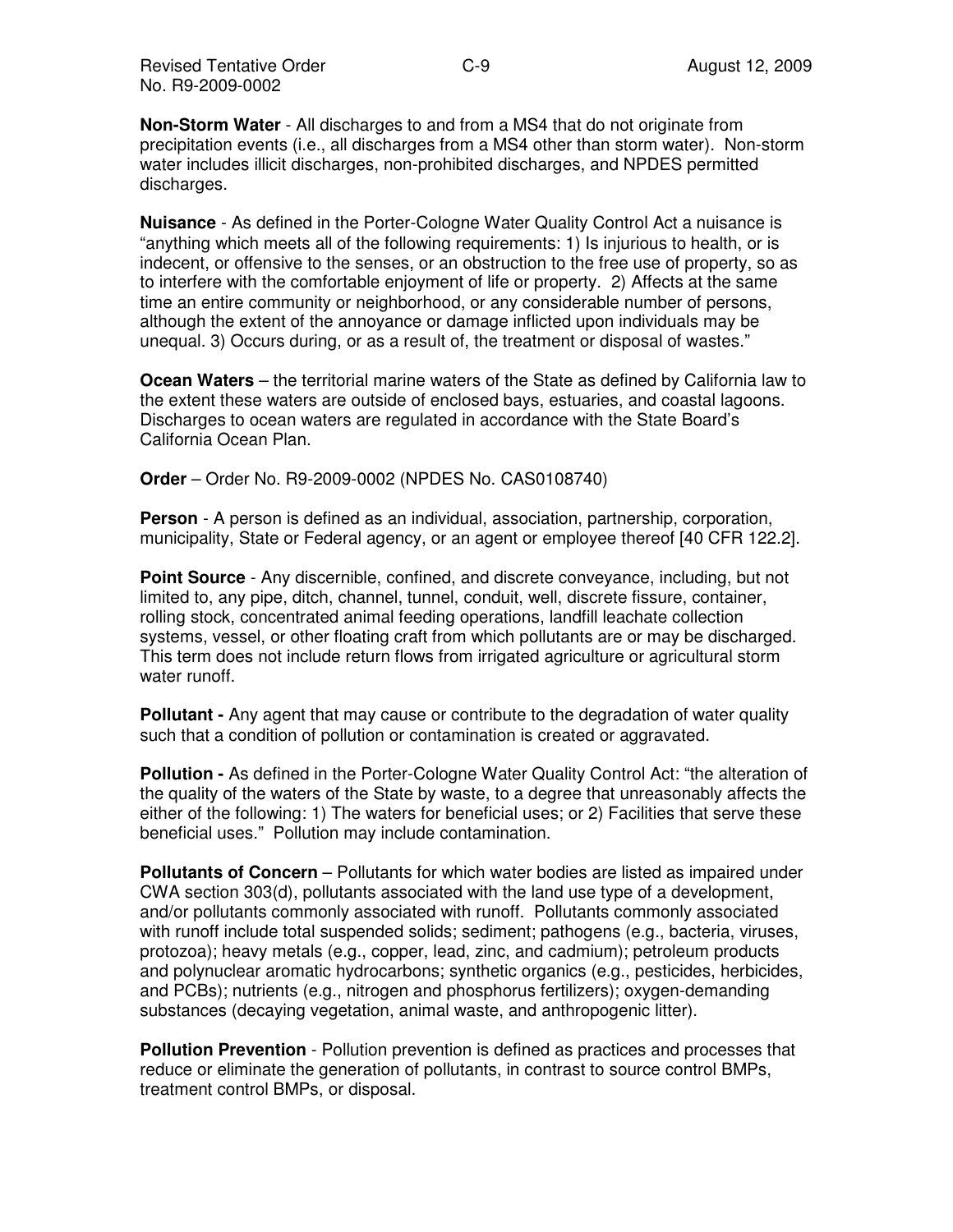**Post-Construction BMPs** - A subset of BMPs including structural and non-structural controls which detain, retain, filter, or educate to prevent the release of pollutants to surface waters during the final functional life of developments.

**Pre-Project or Pre-Development Runoff Conditions (Discharge Rates, Durations, Etc.)** – Runoff conditions that exist onsite immediately before the planned development activities occur. This definition is not intended to be interpreted as that period before any human-induces land activities occurred. This definition pertains to redevelopment as well as initial development.

### **Principal Copermittee** – County of Orange

**Priority Development Projects** - New development and redevelopment project categories listed in Section F.1.d(2) of Order No. R9-2009-0002.

**Receiving Waters –** Waters of the United States.

**Receiving Water Limitations (RWLs)** - Waste discharge requirements issued by the Regional Board typically include both: (1) "Effluent Limitations" (or "Discharge Limitations") that specify the technology-based or water-quality-based effluent limitations; and (2) "Receiving Water Limitations" that specify the water quality objectives in the Basin Plan as well as any other limitations necessary to attain those objectives. In summary, the "Receiving Water Limitations" provision is the provision used to implement the requirement of CWA section  $301(b)(1)(C)$  that NPDES permits must include any more stringent limitations necessary to meet water quality standards.

**Redevelopment** - The creation, addition, and or replacement of impervious surface on an already developed site. Examples include the expansion of a building footprint, road widening, the addition to or replacement of a structure, and creation or addition of impervious surfaces. Replacement of impervious surfaces includes any activity that is not part of a routine maintenance activity where impervious material(s) are removed, exposing underlying soil during construction. Redevelopment does not include trenching and resurfacing associated with utility work; resurfacing existing roadways; new sidewalk construction, pedestrian ramps, or bikelane on existing roads; and routine replacement of damaged pavement, such as pothole repair.

**Runoff** - All flows in a storm water conveyance system that consists of the following components: (1) storm water (wet weather flows) and (2) non-storm water including dry weather flows.

**Sediment -** Soil, sand, and minerals washed from land into water. Sediment resulting from anthropogenic sources (i.e. human induced land disturbance activities) is considered a pollutant. This Order regulates only the discharges of sediment from anthropogenic sources and does not regulate naturally occurring sources of sediment. Sediment can destroy fish-nesting areas, clog animal habitats, and cloud waters so that sunlight does not reach aquatic plants.

**Shared Treatment Control BMP** - BMPs used by multiple developments to infiltrate, filter, or treat the required volume or flow prior to discharge to a receiving water. This could include, for example, a treatment BMP at the end of an enclosed storm drain that collects runoff from several commercial developments.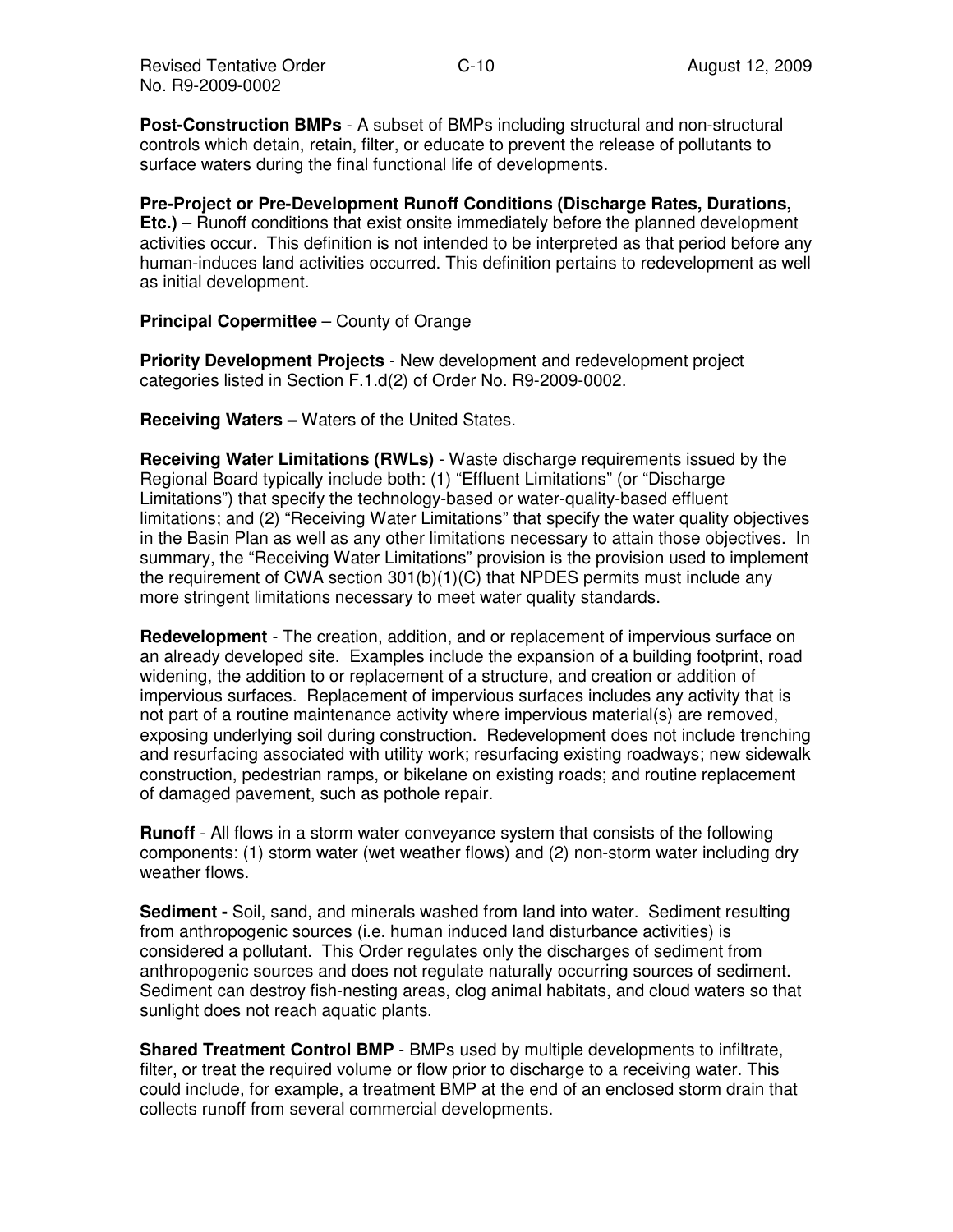**Source Control BMP** – Land use or site planning practices, or structural or nonstructural measures that aim to prevent runoff pollution by reducing the potential for contamination at the source of pollution. Source control BMPs minimize the contact between pollutants and runoff.

**State Water Quality Protection Area –** A nonterrestrial marine or estuarine area designated to protect marine species or biological communities from an undesirable alteration in natural water quality, including, but not limited to, areas of special biological significance that have been designated by the State Water Resources Control Board through its water quality control planning process. Areas of special biological significance are a subset of State Water Quality Protection Areas, and require special protection as determined by the State Water Resources Control Board pursuant to the California Ocean Plan adopted and reviewed pursuant to Article 4 (commencing with Section 13160) of Chapter 3 of Division 7 of the California Water Code and pursuant to the Water Quality Control Plan for Control of Temperature in the Coastal and Interstate Waters and Enclosed Bays and Estuaries of California (California Thermal Plan) adopted by the state board.

**Storm Water** – Per 40 CFR 122.26(b)(13), means storm water runoff, snowmelt runoff and surface runoff and drainage. Surface runoff and drainage pertains to runoff and drainage resulting from precipitation events.

**Standard Storm Water Mitigation Plan (SSMP)** – A plan developed to mitigate the impacts of runoff from Priority Development Projects.

**Third Party Inspectors -** Industrial and commercial facility inspectors who are not contracted or employed by a regulatory agency or group of regulatory agencies, such as the Regional Board or Copermittees. The third party inspector is not a regular facility employee self-inspecting their own facility. The third party inspector could be a contractor or consultant employed by a facility or group of businesses to conduct inspections.

**Total Maximum Daily Load (TMDL)** - The maximum amount of a pollutant that can be discharged into a water body from all sources (point and non-point) and still maintain water quality standards. Under CWA section 303(d), TMDLs must be developed for all water bodies that do not meet water quality standards after application of technologybased controls.

**Toxicity** - Adverse responses of organisms to chemicals or physical agents ranging from mortality to physiological responses such as impaired reproduction or growth anomalies). The water quality objectives for toxicity provided in the Water Quality Control Plan, San Diego Basin, Region 9, (Basin Plan), state in part…"All waters shall be free of toxic substances in concentrations that are toxic to, or that produce detrimental physiological responses in human, plant, animal, or aquatic life….The survival of aquatic life in surface waters subjected to a waste discharge or other controllable water quality factors, shall not be less than that for the same water body in areas unaffected by the waste discharge".

**Treatment Control BMP** – Any engineered system designed to remove pollutants by simple gravity settling of particulate pollutants, filtration, biological uptake, media absorption or any other physical, biological, or chemical process.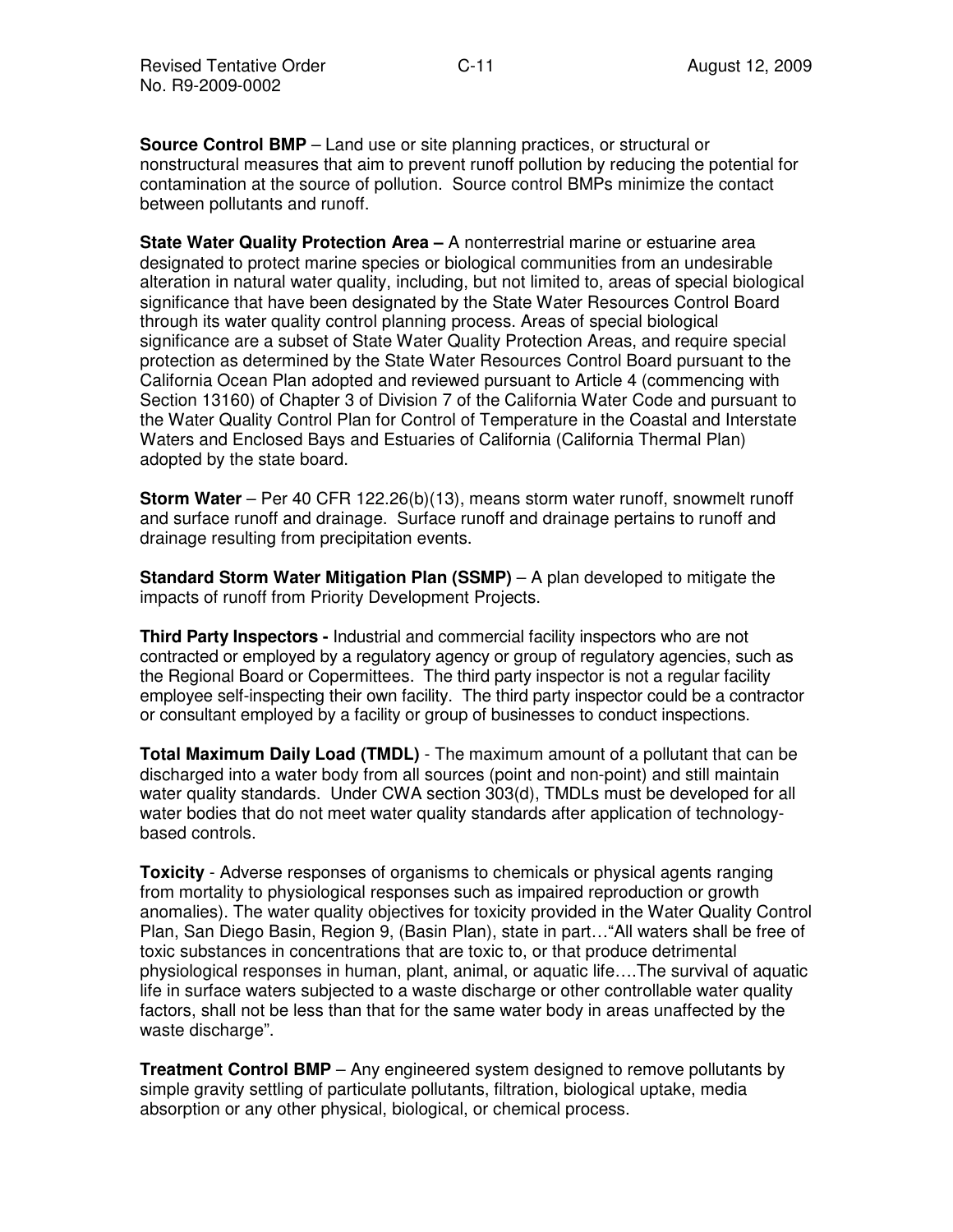**Waste** - As defined in CWC Section 13050(d), "waste includes sewage and any and all other waste substances, liquid, solid, gaseous, or radioactive, associated with human habitation, or of human or animal origin, or from any producing, manufacturing, or processing operation, including waste placed within containers of whatever nature prior to, and for purposes of, disposal."

Article 2 of CCR Title 23, Chapter 15 (Chapter 15) contains a waste classification system that applies to solid and semi-solid waste, which cannot be discharged directly or indirectly to water of the state and which therefore must be discharged to land for treatment, storage, or disposal in accordance with Chapter 15. There are four classifications of waste (listed in order of highest to lowest threat to water quality): hazardous waste, designated waste, non-hazardous solid waste, and inert waste.

**Water Quality Assessment** – Assessment conducted to evaluate the condition of nonstorm water and storm water discharges, and the water bodies which receive these discharges.

**Water Quality Objective** - Numerical or narrative limits on constituents or characteristics of water designated to protect designated beneficial uses of the water. [California Water Code Section 13050 (h)]. California's water quality objectives are established by the State and Regional Water Boards in the Water Quality Control Plans. Numeric or narrative limits for pollutants or characteristics of water designed to protect the beneficial uses of the water. In other words, a water quality objective is the maximum concentration of a pollutant that can exist in a receiving water and still generally ensure that the beneficial uses of the receiving water remain protected (i.e., not impaired). Since water quality objectives are designed specifically to protect the beneficial uses, when the objectives are violated the beneficial uses are, by definition, no longer protected and become impaired. This is a fundamental concept under the Porter Cologne Act. Equally fundamental is Porter Cologne's definition of pollution. A condition of pollution exists when the water quality needed to support designated beneficial uses has become unreasonably affected or impaired; in other words, when the water quality objectives have been violated. These underlying definitions (regarding beneficial use protection) are the reason why all waste discharge requirements implementing the federal NPDES regulations require compliance with water quality objectives. (Water quality objectives are also called water quality criteria in the CWA.)

**Water Quality Standards** - The beneficial uses (e.g., swimming, fishing, municipal drinking water supply, etc.,) of water and the water quality objectives necessary to protect those uses.

**Waters of the State** - Any water, surface or underground, including saline waters within the boundaries of the State [CWC section 13050 (e)]. The definition of the Waters of the State is broader than that for the Waters of the United States in that all water in the State is considered to be a Waters of the State regardless of circumstances or condition. Under this definition, a MS4 is always considered to be a Waters of the State.

**Waters of the United States** - As defined in the 40 CFR 122.2, the Waters of the U.S. are defined as: "(a) All waters, which are currently used, were used in the past, or may be susceptible to use in interstate or foreign commerce, including all waters which are subject to the ebb and flow of the tide; (b) All interstate waters, including interstate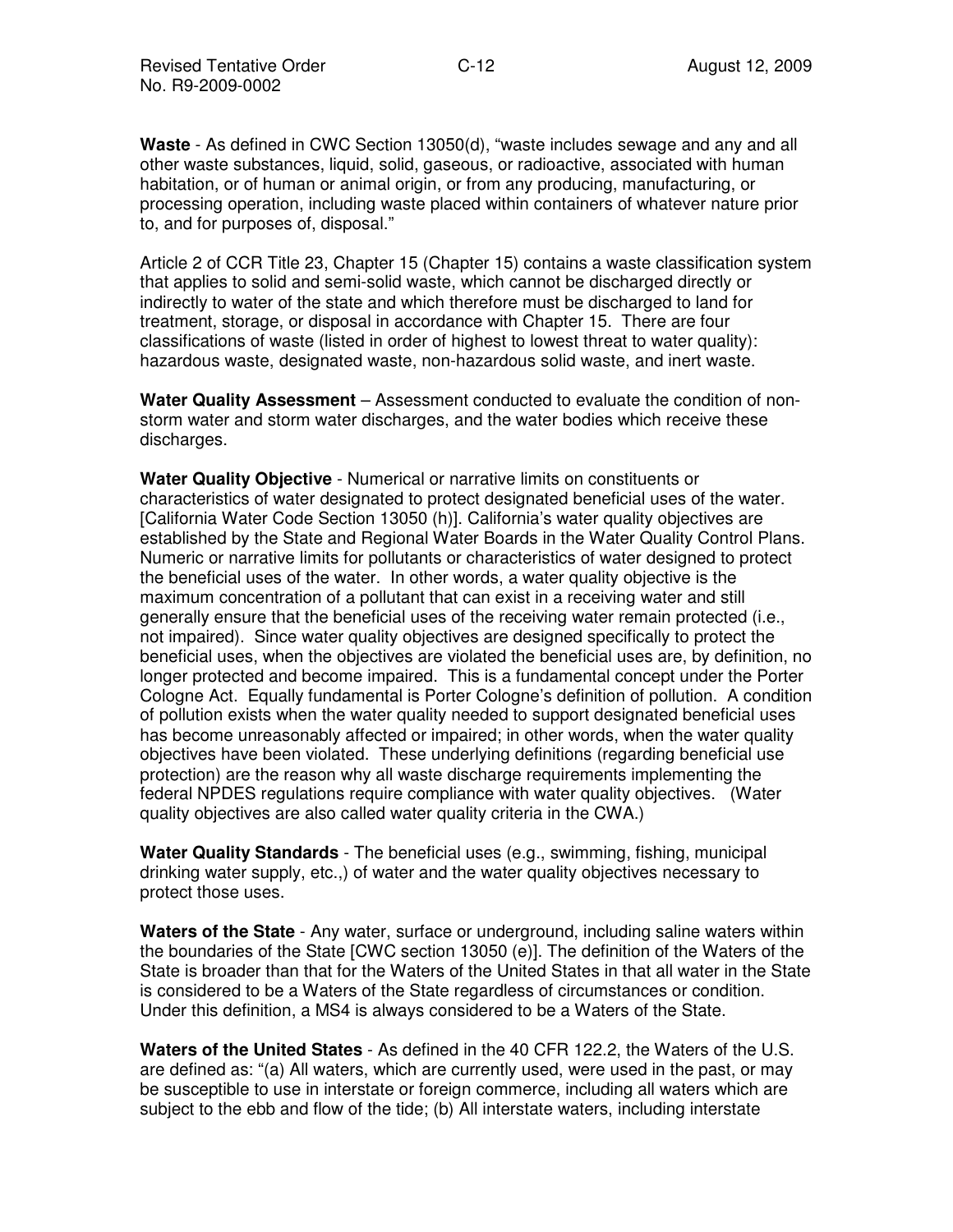Revised Tentative Order **August 12, 2009** C-13 No. R9-2009-0002

"wetlands;" (c) All other waters such as intrastate lakes, rivers, streams (including intermittent streams), mudflats, sandflats, "wetlands," sloughs, prairie potholes, wet meadows, playa lakes, or natural ponds the use, degradation or destruction of which would affect or could affect interstate or foreign commerce including any such waters: (1) Which are or could be used by interstate or foreign travelers for recreational or other purposes; (2) From which fish or shellfish are or could be taken and sold in interstate or foreign commerce; or (3) Which are used or could be used for industrial purposes by industries in interstate commerce; (d) All impoundments of waters otherwise defined as waters of the United States under this definition: (e) Tributaries of waters identified in paragraphs (a) through (d) of this definition; (f) The territorial seas; and (g) "Wetlands" adjacent to waters (other than waters that are themselves wetlands) identified in paragraphs (a) through (f) of this definition. Waters of the United States do not include prior converted cropland. Notwithstanding the determination of an area's status as prior converted cropland by any other federal agency, for the purposes of the Clean Water Act, the final authority regarding Clean Water Act jurisdiction remains with the EPA."

**Watershed** - That geographical area which drains to a specified point on a water course, usually a confluence of streams or rivers (also known as drainage area, catchment, or river basin).

**Watershed Runoff Management Plan (WRMP)** – A written description of the specific watershed runoff management measures and programs that each watershed group of Copermittees will implement to comply with this Order and ensure that storm water pollutant discharges in runoff are reduced to the MEP and do not cause or contribute to a violation of water quality standards.

**WDRs** – Waste Discharge Requirements

**Wet Season** – October 1 through April 30 of each year.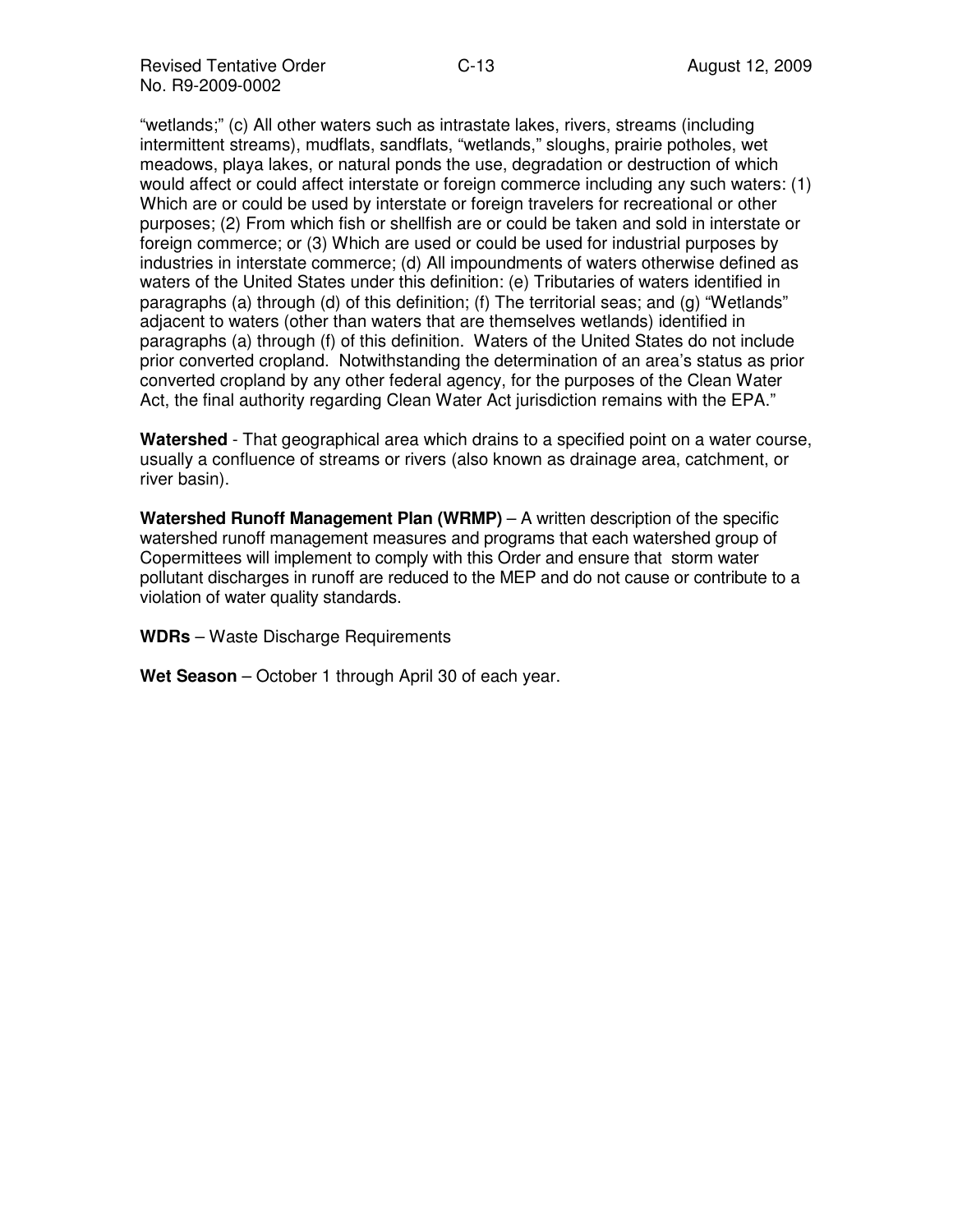# **ATTACHMENT D**

# **SCHEDULED SUBMITTALS SUMMARY**

| <b>Submittal</b>                                                                                                                                            | <b>Permit Section</b>                                               | <b>Completion Date</b>                                                                                              | <b>Frequency</b>      |
|-------------------------------------------------------------------------------------------------------------------------------------------------------------|---------------------------------------------------------------------|---------------------------------------------------------------------------------------------------------------------|-----------------------|
| Prohibitions on dry-weather discharges listed                                                                                                               | B.2                                                                 | 365 days after adoption                                                                                             | Annual                |
| in Section B.2                                                                                                                                              |                                                                     | and in annual reports                                                                                               |                       |
| Submit Certified Statement of Adequate Legal                                                                                                                | E.2                                                                 | 365 days after adoption                                                                                             | One time              |
| Authority                                                                                                                                                   |                                                                     | of the Order                                                                                                        |                       |
| Flood Control Structure BMP Inventory and                                                                                                                   | $\overline{F.3.a.(4)}$                                              | 2 <sup>nd</sup> year JRMP Annual                                                                                    | One time              |
| Evaluation                                                                                                                                                  |                                                                     | Report                                                                                                              |                       |
| <b>Fiscal Analysis</b>                                                                                                                                      | H.3                                                                 | With annual JRMP report                                                                                             | Annual                |
| <b>Updated Jurisdictional Runoff Management</b><br>Plans                                                                                                    | K.1.a                                                               | 365 days after adoption<br>of the Order                                                                             | One time              |
| <b>Updated Watershed Workplans</b>                                                                                                                          | K.1.b                                                               | 365 days after adoption<br>of the Order                                                                             | One time              |
| Updated model SSMP                                                                                                                                          | F.1.d, K.2.a                                                        | 365 days after adoption<br>of the Order                                                                             | One time              |
| Updated local SSMPs and amended<br>ordinances and certified statement of<br>adequate legal authority to implement LID and<br>hydromodification requirements | E.2, F.1.d,<br>K.2.a                                                | 180 days after RB<br>determination that Model<br>SSMP is in compliance                                              | One time              |
| Identify and remove barriers to LID<br>implementation                                                                                                       | F.1.d.(4)(a)(v)                                                     | 2 <sup>nd</sup> year JRMP Annual<br>Report                                                                          | One time              |
| Report of Waste Discharge                                                                                                                                   | K.2.b                                                               | At least 210 days prior to<br>expiration of this Order                                                              | One time              |
| Submit to Principal Copermittee(s) individual<br><b>JRMP Annual Reports</b>                                                                                 | K.3.a.(1)                                                           | Prior to September 30,<br>2010 and annually<br>thereafter (Principal<br>Copermittee specifies<br>date of submittal) | Annual                |
| Principal Copermittee submits JRMP Annual<br>Reports to Regional Board                                                                                      | K.3.a.(2)                                                           | September 30, 2010 and<br>annually thereafter                                                                       | Annual                |
| Principal Copermittee submits Notification of<br><b>Principal Copermittee</b>                                                                               | M                                                                   | 180 days after adoption<br>of the Order                                                                             | One Time              |
| Principal Copermittee submits description of<br>Receiving Waters Monitoring Program                                                                         | Monitoring and<br>Reporting<br>Program (M&R<br>Program),<br>III.A.1 | September 1, 2010 and<br>annually thereafter                                                                        | Annual                |
| Receiving Waters and Runoff Monitoring<br><b>Annual Reports</b>                                                                                             | M&R Program,<br>III.A.2                                             | October 1, 2010 and<br>annually thereafter                                                                          | Annual                |
| Principal Copermittee submits interim<br>Receiving Waters Monitoring Program Annual<br>Report                                                               | M&R Program,<br>III.B                                               | January 31, 2010                                                                                                    | One Time              |
| Hydromodification Management Plan                                                                                                                           | F.1.h.5                                                             | Draft within 2 years of<br>adoption of the Order                                                                    | One Time<br>for Draft |
| Trash and Litter Impairment Special Study                                                                                                                   | M&R Program<br>II.D.5                                               | <b>Draft Monitoring Protocol</b><br>and Locations within 365<br>days of Order adoption                              | One Time              |